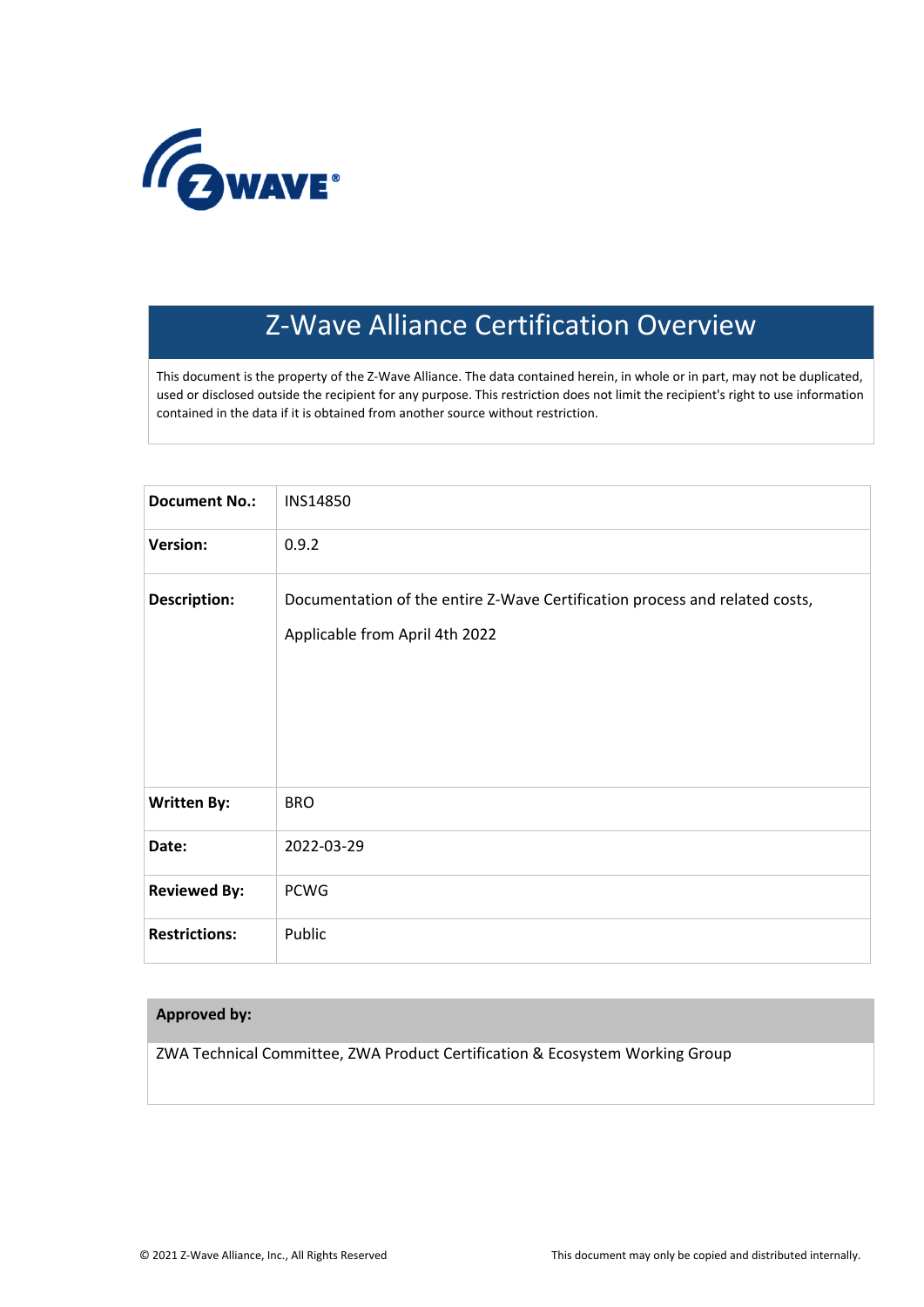|             | <b>REVISION RECORD</b> |            |                                                                     |                                                                                                                                                                                                                                                                                                                                                                                       |  |
|-------------|------------------------|------------|---------------------------------------------------------------------|---------------------------------------------------------------------------------------------------------------------------------------------------------------------------------------------------------------------------------------------------------------------------------------------------------------------------------------------------------------------------------------|--|
| Doc.<br>Rev | <b>Date</b>            | By         | Pages affected                                                      | <b>Brief description of changes</b>                                                                                                                                                                                                                                                                                                                                                   |  |
| 1           | 20200929               | <b>BRO</b> | All                                                                 | Initial creation                                                                                                                                                                                                                                                                                                                                                                      |  |
|             | 20210705               | <b>BRO</b> | Sec 2.9                                                             | Added test house contact information                                                                                                                                                                                                                                                                                                                                                  |  |
|             |                        |            | Sec 2.6.2                                                           | <b>Added Market Cert Instructions</b>                                                                                                                                                                                                                                                                                                                                                 |  |
|             |                        |            | Sec 2.6                                                             | New Cert Process image                                                                                                                                                                                                                                                                                                                                                                |  |
|             |                        |            | Sec 2.5                                                             | Certification tool update to include CTT<br>Exclude form revision 1-8 for Z-Wave Plus products for re-certification                                                                                                                                                                                                                                                                   |  |
|             |                        |            | Sec 2.7                                                             | Updated cert number format                                                                                                                                                                                                                                                                                                                                                            |  |
|             |                        |            | All                                                                 | Moved text to appropriate sections, minor doc format changes                                                                                                                                                                                                                                                                                                                          |  |
|             | 20210920               | <b>BRO</b> | Sec 2.4.2<br>Sec 3.1.5                                              | Review only re-certification, noted as free of charge<br>Z-Wave Plus v2 GW DT fee reduced to \$6000<br>Replacing "Slave" with "End Device"                                                                                                                                                                                                                                            |  |
|             | 20211112               | <b>BRO</b> | Sec. 2.6.2<br>Sec. 2.6.3                                            | Added relaxed Z-Wave Badge requirements for installer products<br><b>Exception to Certification</b>                                                                                                                                                                                                                                                                                   |  |
|             | 20211124               | <b>BRO</b> | Sec. 2.6.3                                                          | Addition to certification exception                                                                                                                                                                                                                                                                                                                                                   |  |
|             | 20211216               | <b>BRO</b> | all                                                                 | Updated footer text                                                                                                                                                                                                                                                                                                                                                                   |  |
|             | 20220114               | <b>BRO</b> | Sec. 3.1.4                                                          | Added requirement for Limited Product Modification                                                                                                                                                                                                                                                                                                                                    |  |
|             | 20220308               | <b>BRO</b> | All<br>Sec. 2.6.3<br>Sec. 1.4<br>Sec. 2.6.2<br>Sec. 2.4.2, 2.4.3, 4 | Removed indications of Z-Wave Plus program still active for new cert<br>certification exception: allowing WG consent, removed BoD approval step<br>Replace preference of documentation list with Specification reference<br><b>Remove REFERENCES section</b><br>Added relaxed QR code and DSK requirement if Learn Mode is not supported<br>Included sec. 2.4.3 and 4 into sec. 2.4.2 |  |

Page | 2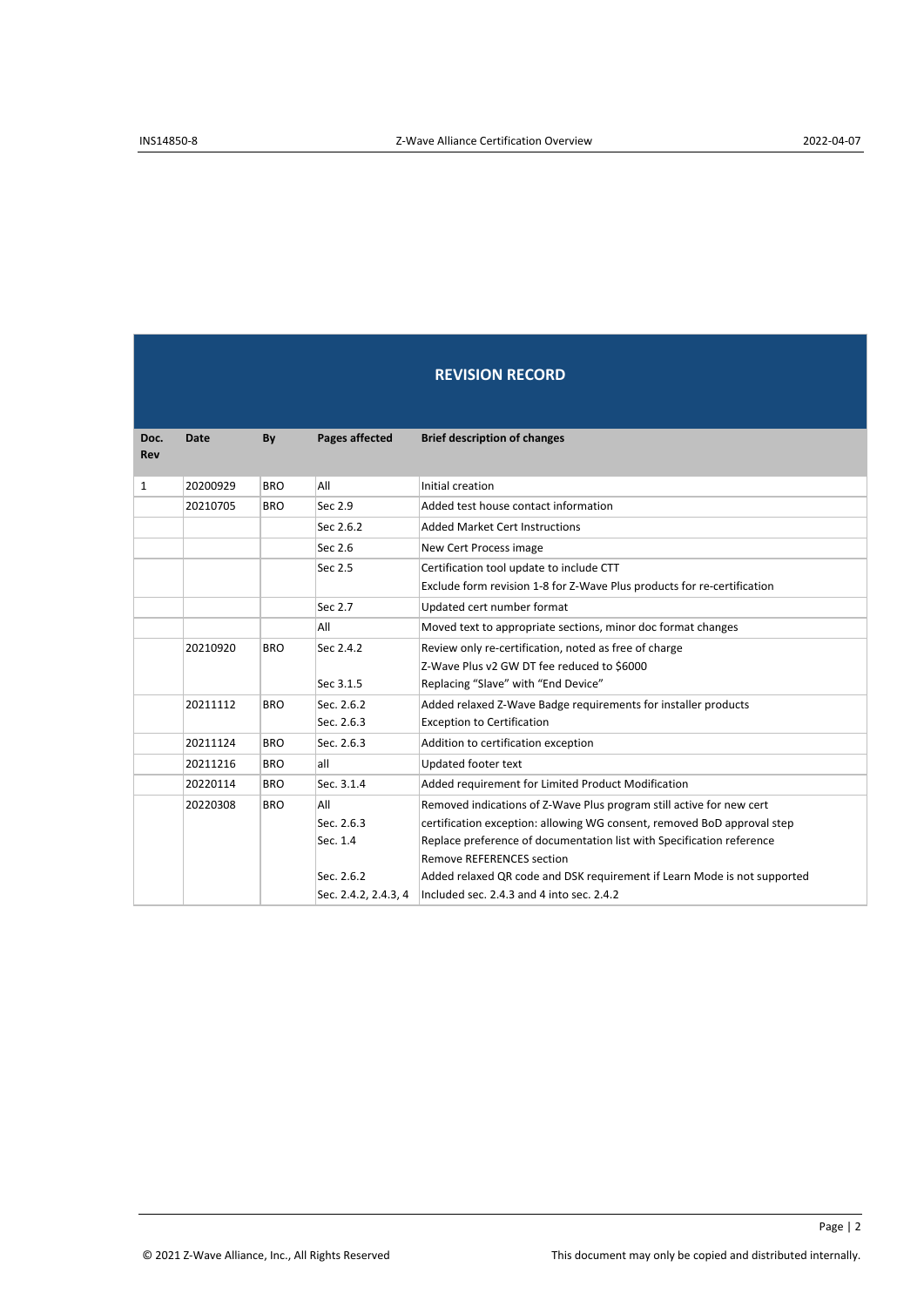# **Table of Contents**

| 1            |                                                                                    |  |
|--------------|------------------------------------------------------------------------------------|--|
| 1.1          |                                                                                    |  |
| 1.2          |                                                                                    |  |
| 1.3          |                                                                                    |  |
| 1.4          |                                                                                    |  |
| 1.5          |                                                                                    |  |
| $\mathbf{2}$ |                                                                                    |  |
| 2.1          |                                                                                    |  |
| 2.2          |                                                                                    |  |
| 2.3          |                                                                                    |  |
| 2.4          |                                                                                    |  |
| 2.4.1        |                                                                                    |  |
| 2.4.2        |                                                                                    |  |
| 2.5          |                                                                                    |  |
| 2.5.1        |                                                                                    |  |
| 2.5.2        |                                                                                    |  |
| 2.5.3        |                                                                                    |  |
| 2.6          |                                                                                    |  |
| 2.6.1        |                                                                                    |  |
| 2.6.2        |                                                                                    |  |
| 2.6.3        |                                                                                    |  |
| 2.7          |                                                                                    |  |
| 2.8          |                                                                                    |  |
| 2.9          |                                                                                    |  |
| 3            |                                                                                    |  |
| 3.1          |                                                                                    |  |
| 3.1.1        |                                                                                    |  |
| 3.1.2        |                                                                                    |  |
| 3.1.3        |                                                                                    |  |
| 3.1.4        |                                                                                    |  |
| 3.1.5        |                                                                                    |  |
| 3.1.6        |                                                                                    |  |
| 3.1.7        |                                                                                    |  |
| 3.2          |                                                                                    |  |
| 3.3          | Updates required due to compliance issues being discovered after certification. 27 |  |
| 3.4          | Updates required due to compliance issues being discovered after certification. 28 |  |
| 3.5          |                                                                                    |  |
| 3.6          |                                                                                    |  |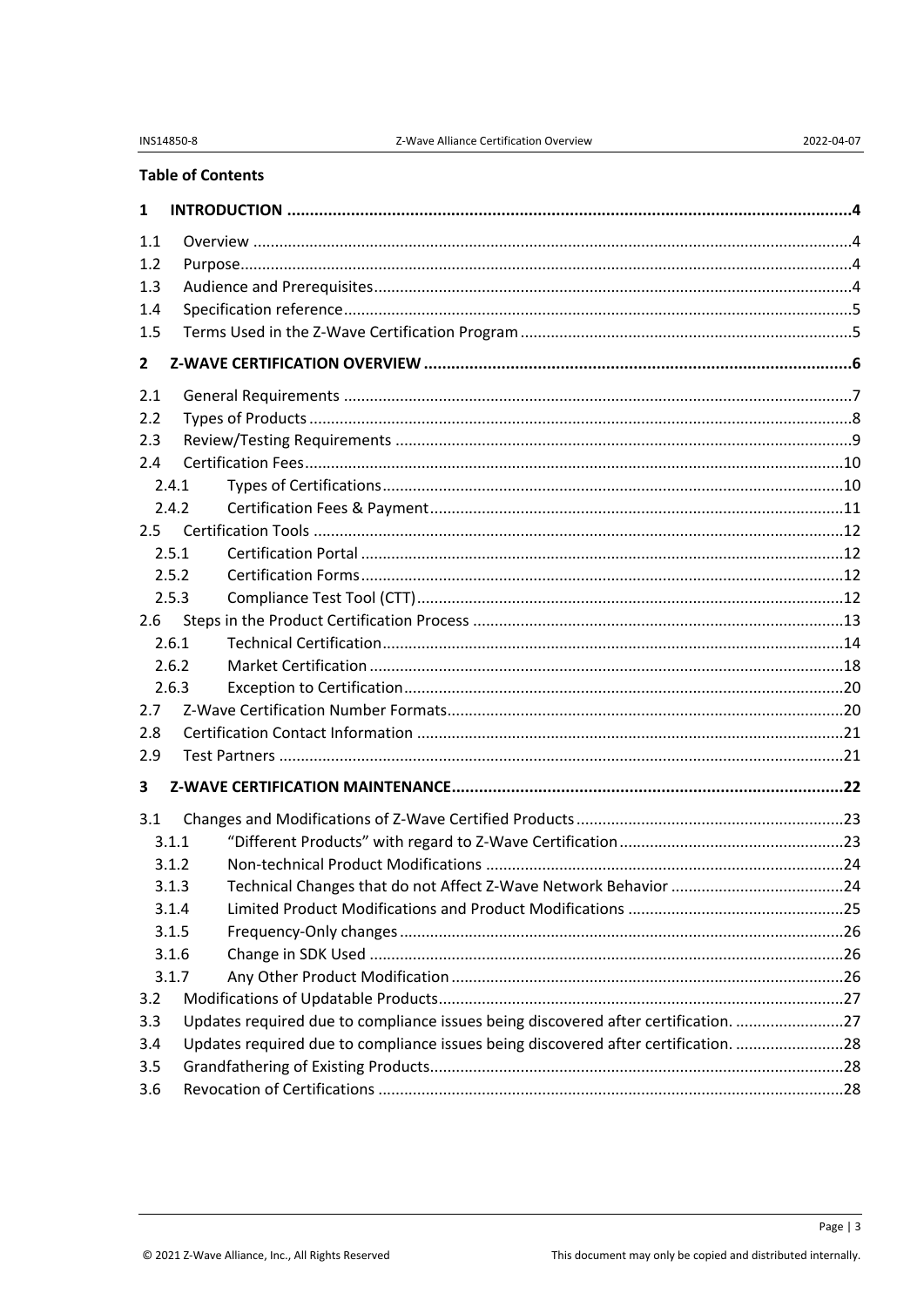#### <span id="page-3-0"></span>**1 INTRODUCTION**

#### **Section 1 Contents**

#### <span id="page-3-1"></span>**1.1 Overview**

This document covers Z-Wave Plus Certification for 500, 700 & 800 series

#### <span id="page-3-2"></span>**1.2 Purpose**

The purpose of this document is to instruct OEMs how to certify their Z-Wave enabled products and to help guide and document the certification process for individual products.

#### <span id="page-3-3"></span>**1.3 Audience and Prerequisites**

The audience of this document is primarily Z-Wave OEMs. Furthermore, this document is used by the Z-Wave Alliance, Z-Wave Chip vendors, authorized Verification Test Partners and others who are part of the Z-Wave Certification process.

Z-Wave Alliance' Licensing agreements for Z-Wave require that developers certify the products they develop prior to manufacturing and selling them. The proper use of logos is also required by the licensing agreements. SDKs, technical material, and additional information regarding certification can be downloaded from the Z-Wave Alliance member site after registering, and the Z-Wave Alliance Trademark and Distribution License (TDL) MUST be accepted to certify products and software utilizing Z-Wave technology. Acceptance of the TDL is done on the web-based Certification Portal as part of a product certification submission.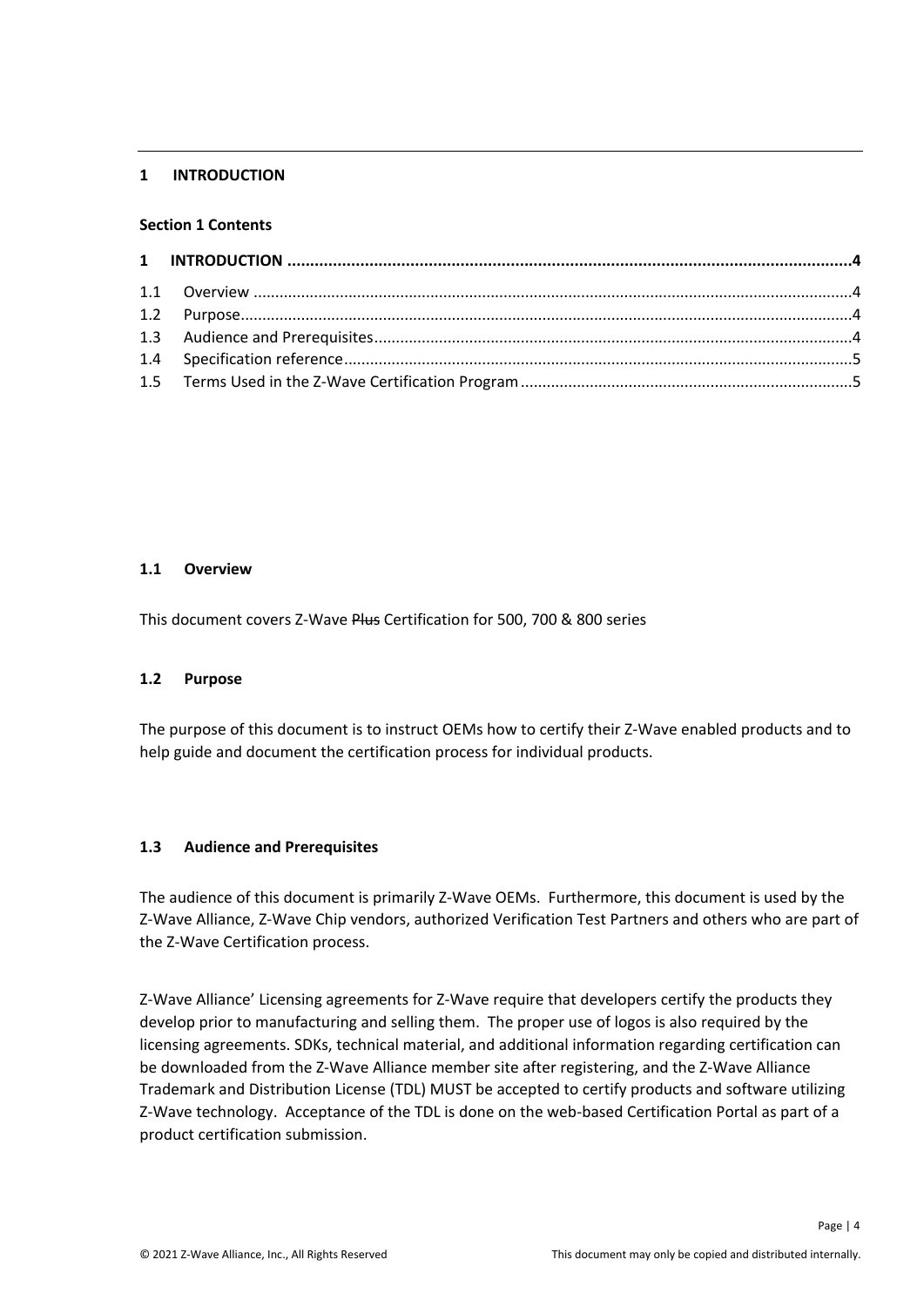# <span id="page-4-0"></span>**1.4 Specification reference**

Z-Wave Specifications is the basis of Z-Wave Certification. Specifications are developed and maintained by Z-Wave Alliance Technical Working Groups, such as the Application Working Group (AWG), Core Stack Working Group (CSWG), Security Working Group (SWG), Product Certification & Ecosystem Working Group (PCWG).

Every test and technical requirement presented in the Certification Form and the Compliance Test Tool (CTT) can be directly referenced to the in-force specification package available here

<https://z-wavealliance.org/z-wave-specifications/>

# <span id="page-4-1"></span>**1.5 Terms Used in the Z-Wave Certification Program**

This document describes mandatory and optional aspects of the required compliance of a product to the Z-Wave Plus and Z-Wave Plus v2 standards.

The words "SHALL" and "MUST" specify aspects that are mandatory for compliance. Equally, "MUST NOT" must be adhered to for compliance. Products that are in violation of any such statement are *not* Z-Wave compliant.

The words "MAY" "COULD", and "MAY NOT" leave the choice to the implementer. "RECOMMENDED" also leaves the choice formally to the OEM but provides additional guidance. Future versions of Z-Wave MAY make aspects that are recommended at this time mandatory.

| Interoperability          | Interoperability is the successful interworking of multiple products of<br>various types from multiple manufacturers. These products MAY be<br>based on multiple versions of Z-Wave. Interoperability always<br>describes the interworking of two or more products, while Compliance<br>relates to the conformity to the Z-Wave standard. |
|---------------------------|-------------------------------------------------------------------------------------------------------------------------------------------------------------------------------------------------------------------------------------------------------------------------------------------------------------------------------------------|
| Z-Wave Compliance         | Adherence to the Z-Wave standards is mandatory. The term<br>"conformance" is used equivalently to the term "compliance"                                                                                                                                                                                                                   |
| Z-Wave Certification      | Process of testing and verifying compliance to Z-Wave standards.                                                                                                                                                                                                                                                                          |
| Self-certification        | Developers/OEMs conduct testing to verify compliance to the Z-Wave<br>standards before submitting the product for certification.                                                                                                                                                                                                          |
| Verification              | Confirmation of the Self-certification tests and compliance to the<br>Z-Wave standards by the independent test partner.                                                                                                                                                                                                                   |
| <b>Certification Fees</b> | Fees paid by the developer/OEM to the test partner for their services.<br>These cover the costs for administration, review, and verification<br>testing in the test houses.                                                                                                                                                               |

Throughout the Z-Wave Certification Program, the following terms are used:

Page | 5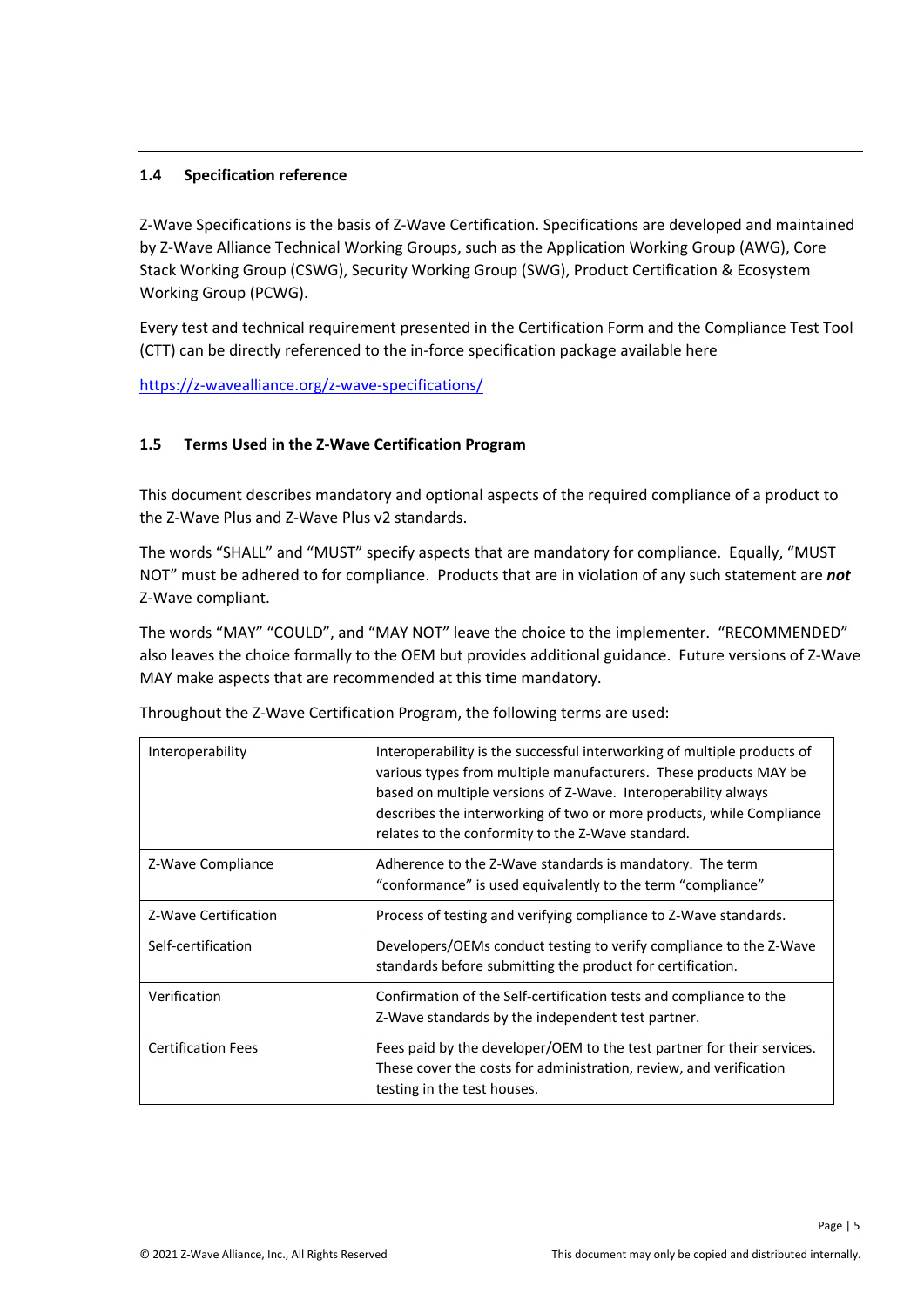# <span id="page-5-0"></span>2 Z-WAVE CERTIFICATION OVERVIEW

# **Section 2 Contents**

| $\overline{2}$ |       |  |
|----------------|-------|--|
| 2.1            |       |  |
| 2.2            |       |  |
| 2.3            |       |  |
| 2.4            |       |  |
|                | 2.4.1 |  |
|                | 2.4.2 |  |
| 2.5            |       |  |
|                | 2.5.1 |  |
|                | 2.5.2 |  |
|                | 2.5.3 |  |
| 2.6            |       |  |
|                | 2.6.1 |  |
|                | 2.6.2 |  |
|                | 2.6.3 |  |
| 2.7            |       |  |
| 2.8            |       |  |
| 2.9            |       |  |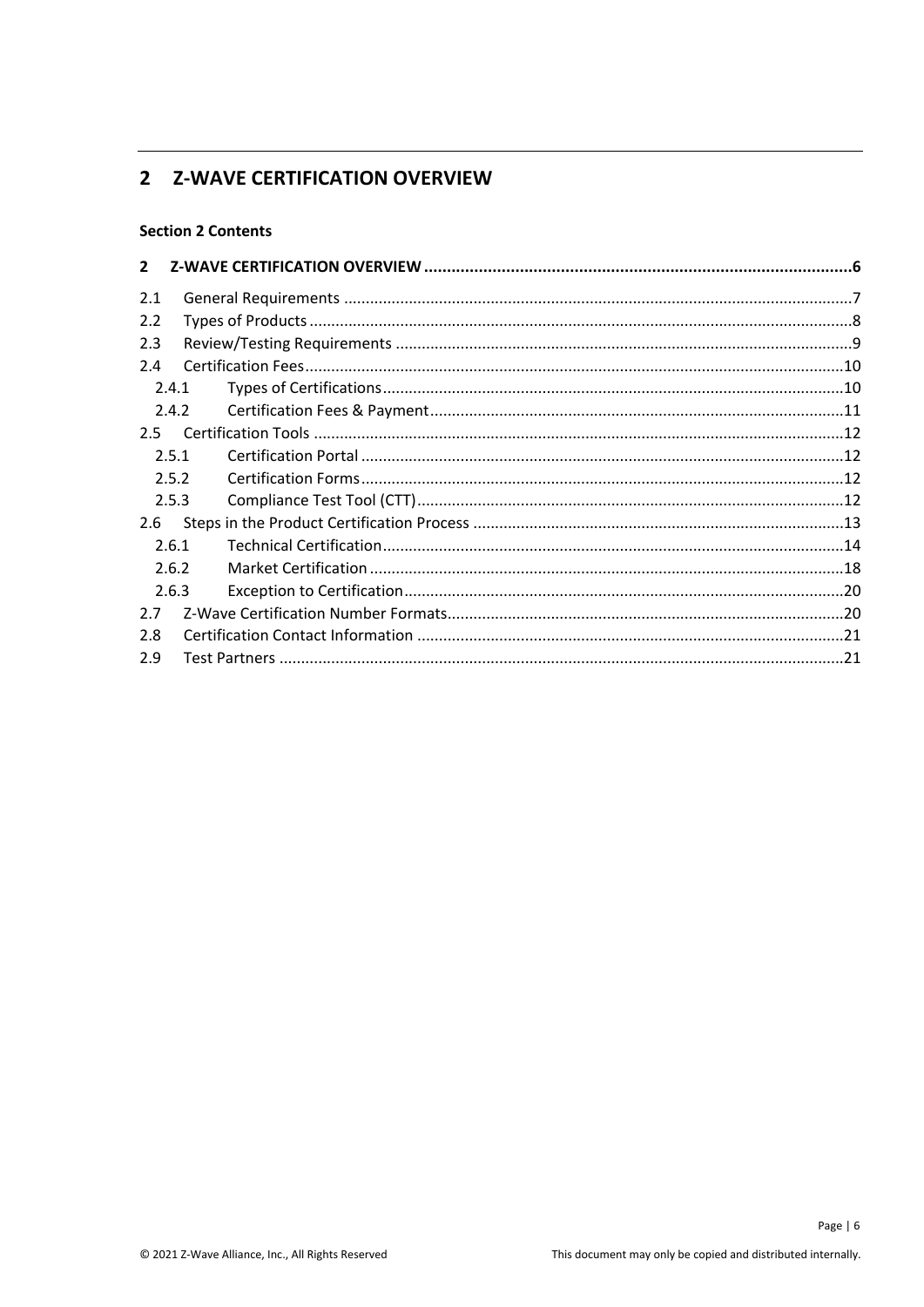# <span id="page-6-0"></span>**2.1 General Requirements**

Any product that appears as being Z-Wave compliant MUST be certified. This includes software applications.

- New products based on the 500, 700 & 800 series chipset MUST be Z-Wave Plus v2 certified.
- New products can only be certified if they are based on active or maintained SDKs published by the Z-Wave Alliance. Recertifications of existing products can be based on active or maintained SDKs published by the Z-Wave Alliance, unless specifically prohibited. Review only recertifications can be based on active, maintained, monitored or obsolete SDKs published by the Z-Wave Alliance, unless specifically prohibited.
- Membership in the Z-Wave Alliance is required to certify products to the Z-Wave standards. More information on <https://z-wavealliance.org/join/>
- If your company is already a Z-Wave Alliance member, go to [https://sdomembers.z](https://sdomembers.z-wavealliance.org/user/register)[wavealliance.org/user/register](https://sdomembers.z-wavealliance.org/user/register) to register for a user account for the Certification Portal.
- Z-Wave Certification consists of two distinct parts, Technical Certification and Market Certification. Both are mandatory and both must pass their individual reviews.
	- o Technical Certification covers implementation and compliance to the Z-Wave standards and technical specifications.
	- o Market Certification covers brand and logo usage, user manuals, etc.
- Certifications MUST be maintained. Any change to a certified product is subject to the maintenance requirements identified in Section 3 of this document. Failure to maintain product certifications will result in the revocation of the product's certification.
- Only when the product has passed certification and a certification number has been issued, the OEM may sell and market the product as being Z-Wave compliant.
	- $\circ$  Selling and/or marketing non-compliant and/or non-certified products is in direct violation of the Z-Wave licensing agreements and will be referred to the Z-Wave Alliance' Board of Directors for legal action.
- Z-Wave Certification & Tools are updated twice a year in Q2 and Q4. Every update is announced in the Certification Portal and on the Z-Wave Alliance Certification Overview page [https://z](https://z-wavealliance.org/z-wave-certification-overview/)[wavealliance.org/z-wave-certification-overview/](https://z-wavealliance.org/z-wave-certification-overview/)

The certification process is designed to help OEMs ensure that Z-Wave has been correctly and robustly implemented and that the product will interoperate with other certified Z-Wave products from the same and other vendors, for the same and other applications.

The certification process is in its core a "self-certification" process. The OEM is responsible for ensuring that products are certified and remain certified during the product life cycle. This document defines the steps to follow and describes the detailed specification points that MUST be implemented as a minimum.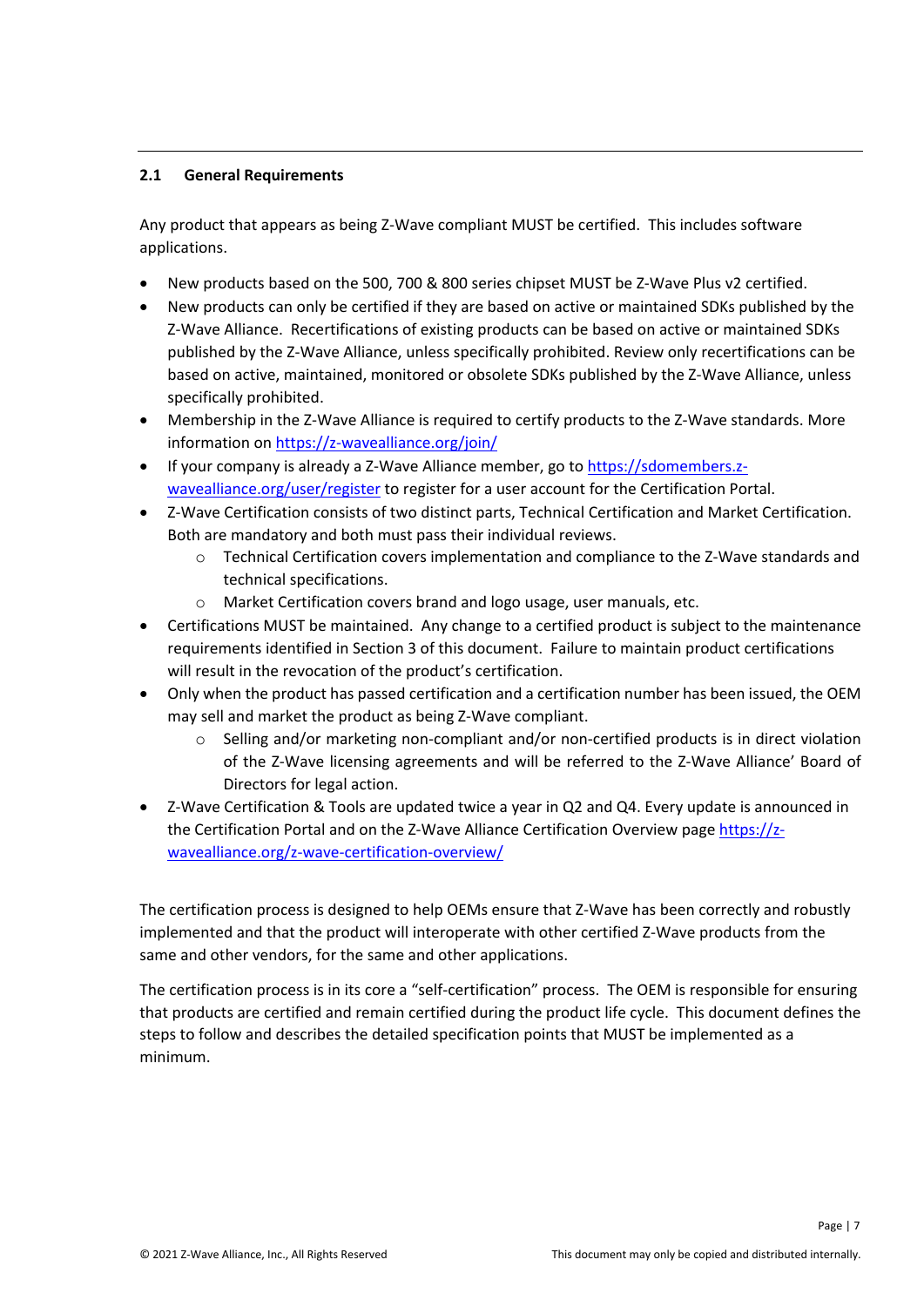# <span id="page-7-0"></span>**2.2 Types of Products**

### General Products:

Products combining the Z-Wave hardware interface and the software/application to provide full Z-Wave functionality. The Z-Wave hardware interface can be either integrated or a separate add-on module designed specifically for use with the product and sold with it. Examples include but are not limited to:

- Self-contained products like light switches, thermostats & door locks.
- Static controllers, bridges, gateways, or security panels with integrated Z-Wave CHIPs/modules and either integrated or cloud based UI software**.** The final end-user interface MUST be verified as compliant to the applicable Z-Wave Plus or Z-Wave Plus v2 standards.
- Static controllers, bridges, gateways, or security panels relying on a separate Z-Wave hardware product like a USB stick for the RF functionality and interface to the Serial API. The Z-Wave hardware product can already be certified, or it can be certified as part of the General Product. If it is certified as part of the product then it cannot be sold separately. These products can have either integrated or cloud based UI software. The final end-user interface MUST be verified as compliant with the applicable Z-Wave Plus or Z-Wave Plus v2 standards.

### Software Application:

This is a software program that is designed to access a separate Z-Wave certified hardware interface/platform and provides the UI for control of the Z-Wave network products. It MUST be capable of working with any certified hardware product that utilizes the same hardware interface and OS. All software applications are considered updatable products.

- Older software certified to the Classic Z-Wave standards MAY be used with hardware products certified to either Classic Z-Wave, Z-Wave Plus or Z-Wave Plus v2 standards.
- Software certified to the Z-Wave Plus standards MUST be used with Z-Wave Plus or Z-wave Plus v2 certified hardware products for full functionality.
- Software applications based on a Z-Wave SDK MUST be certified to the appropriate Z-Wave Plus or Z-Wave Plus v2 standards.
- The final end-user interface MUST be verified as compliant with the applicable Z-Wave Plus or Z-Wave Plus v2 standards.

# Hardware Platform:

This type of product utilizes a standard interface like USB or Serial to provide RF functionality and a Z-Wave hardware interface via the standard Z-Wave Serial API. Although it can be sold as a stand-alone product like a USB stick, it cannot be shipped and/or sold with uncertified software.

- USB-HID and proprietary interfaces cannot be certified as hardware platforms.
- Hardware platforms **MUST NOT** provide any functionalities other than the RF and interface to the Serial API.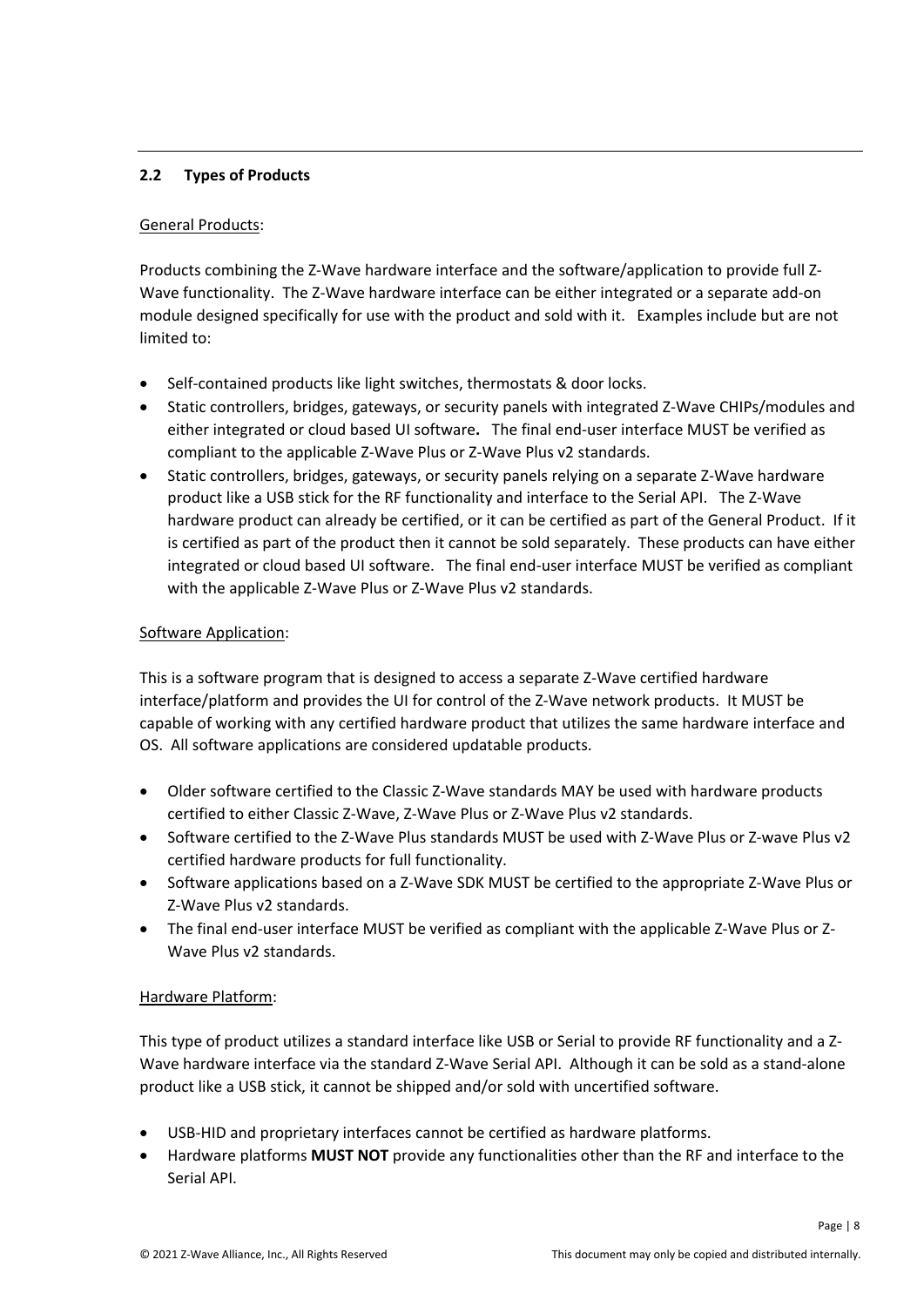# <span id="page-8-0"></span>**2.3 Review/Testing Requirements**

#### General Products

- Document review and inspection
- Review of Market Certification data
- Hardware / Software testing
- Controllers:
	- o The end user interface MUST be tested and verified compliant
	- o Network management functions MUST be made available to the end user if the end user owns the product.

#### Software Applications

- Document review and inspection
- Review of Market Certification data
- Software testing (with certified hardware)
- Controller Software:
	- o The end user interface MUST be tested and verified compliant.
	- o Network management functions MUST be made available to the end user.

#### Hardware Platform

- Hardware testing (with certified application software or Z-Wave Alliance' PC Controller software)
- Review of Market Certification data

Page | 9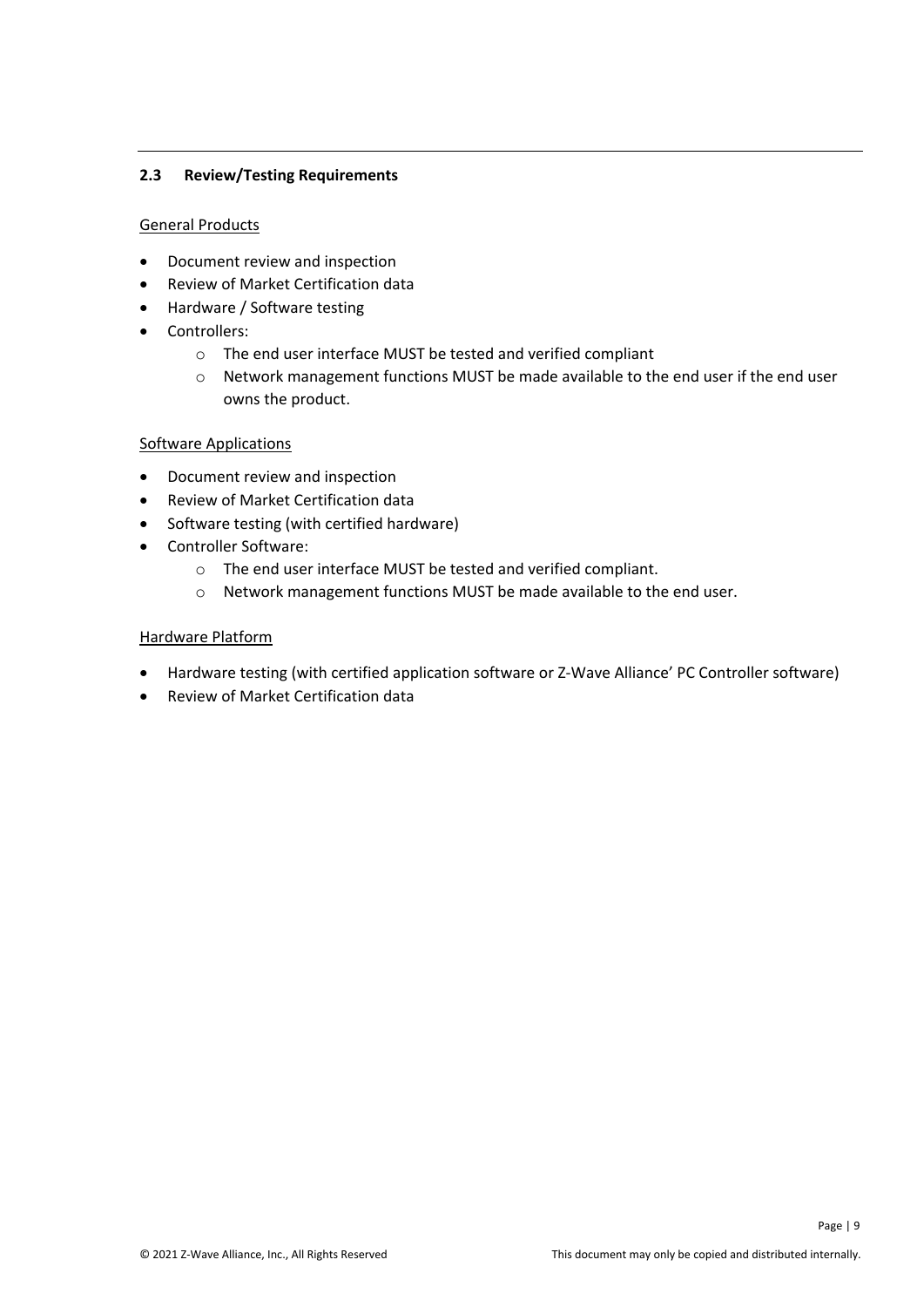#### <span id="page-9-0"></span>**2.4 Certification Fees**

### <span id="page-9-1"></span>**2.4.1 Types of Certifications**

#### New/Full Certifications

Includes documentation review and technical testing.

- Form and document review Verification that end user instructions include required information and meet certification requirements. Verify that if needed, special instructions required for testing the product has been provided. Quick test to verify DUT's NIF matches information in certification form.
- Tests performed include but are not limited to network management (inclusion, exclusion, replication, rediscovery, etc.), Product/Role Type, Command Class, CTT (Compliance Test Tool) and RF tests according to the certification form.

### Recertifications

Tests performed depend on changes being made. Random spot checks of other functionalities are also performed.

For any recertification applies, that the case is based upon the same form revision as the original product.

- Limited Product Modification may include:
	- o Changes in up to 4 Standard Command Classes
	- o Changes in 1 Advanced Command Class
	- o Derivative Software for additional Controllers (Same Z-Wave code and functionality, different hardware)
	- o Derivative Software for mobile products (Software for IOS, Android etc. Must access & control Z-Wave network through primary certified application)
	- o Change to firmware in a hardware product
	- o SDK Update (Re-test level is specified in the corresponding Software Release Note)
- Review Only, a technical or non-technical product modification that do not affect network performance, Z-Wave functionality and/or Z-Wave behavior may include:
	- o Brand
	- o Product Name and/or number
	- o GUI/Software (cosmetic or not involving Z-Wave functionality)
	- o Update of underlaying FW (not including Z-Wave Chip FW 0)
	- o Frequency change
	- o Exchanging 500 series chip version SD3502 with SD3503 and vice versa.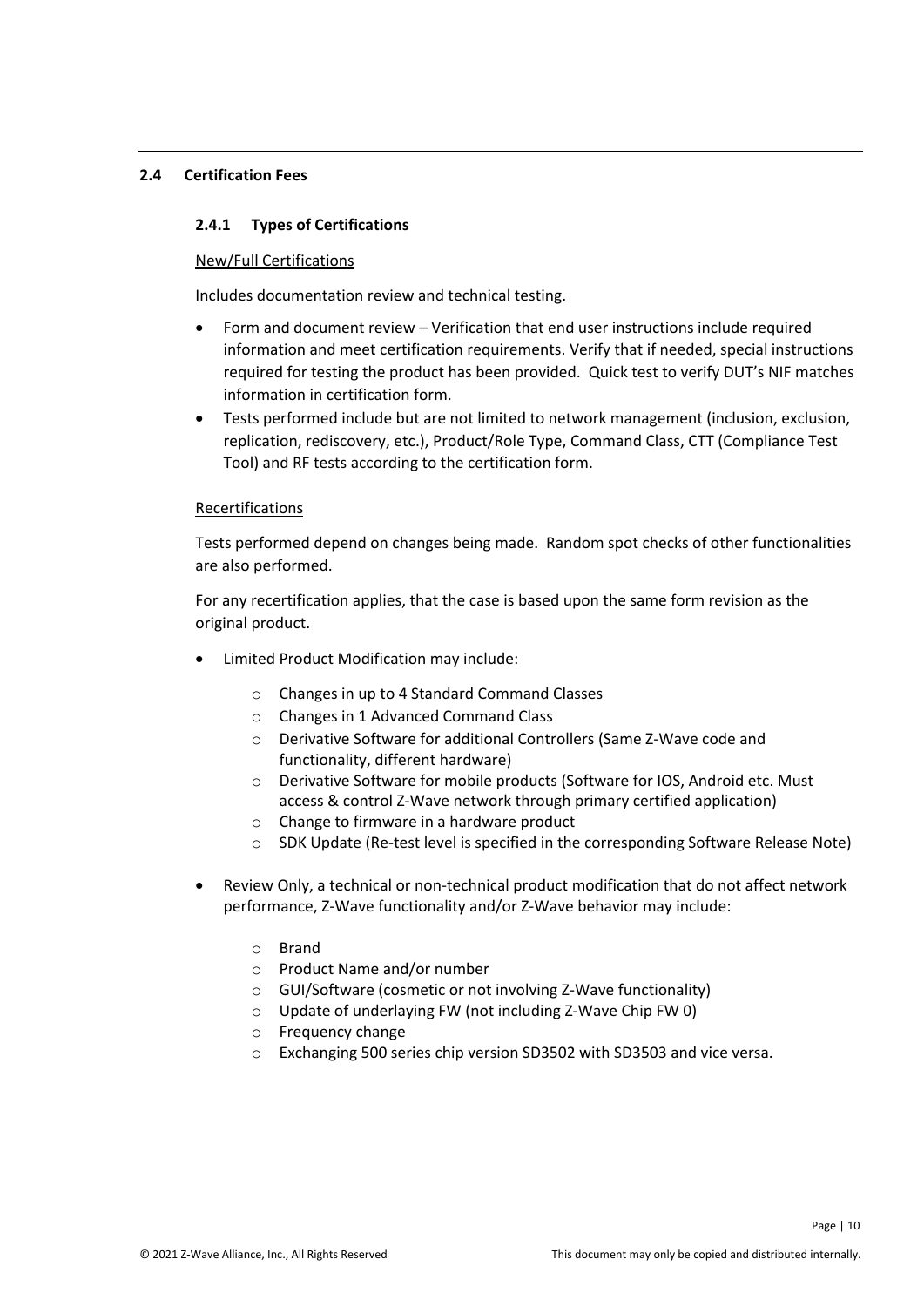### <span id="page-10-0"></span>**2.4.2 Certification Fees & Payment**

The certification fees listed are in **USD** and MUST be settled with the preferred test partner in advance. The test partner may accept other currencies based on the exchange rate in effect at the time of submission.

All taxes, money transfer fees, currency exchange fees and shipment costs are paid by the OEM.

Included in the fee for a new certification is one re-test of a submitted product or firmware version in Adhoc phase. If additional re-testing in Adhoc is needed, the OEM may inquire the test partner if they offer that service.

Additional service fees for e.g. consulting and product development is agreed with the test partner directly. Note that if "Test Partner A" is assisting in product development, another test partners MUST be used for the actual certification.

| Line Item     | <b>Product Type</b>                                                    | <b>New Certification</b> | <b>Re-Certification</b> |
|---------------|------------------------------------------------------------------------|--------------------------|-------------------------|
| 1             | <b>End Product</b>                                                     | 3000                     | 1500                    |
| $\mathcal{P}$ | Controllers (Any Product or Role Type<br>except Z-Wave Plus v2 Gateway | 6000                     | 3500                    |
| 3             | Z-Wave Plus v2 Gateway Product Type                                    | 6000                     | 4500                    |
| 4             | Hardware Product                                                       | 1000                     | 1000                    |
|               | <b>Additional fee</b>                                                  |                          |                         |
| 5             | LibS2 test for Controllers not based upon<br>Z/IP                      | 4000                     | 2000                    |
| 6             | Long Range                                                             | 1000                     | 500                     |

There is no fee for Review Only re-certifications.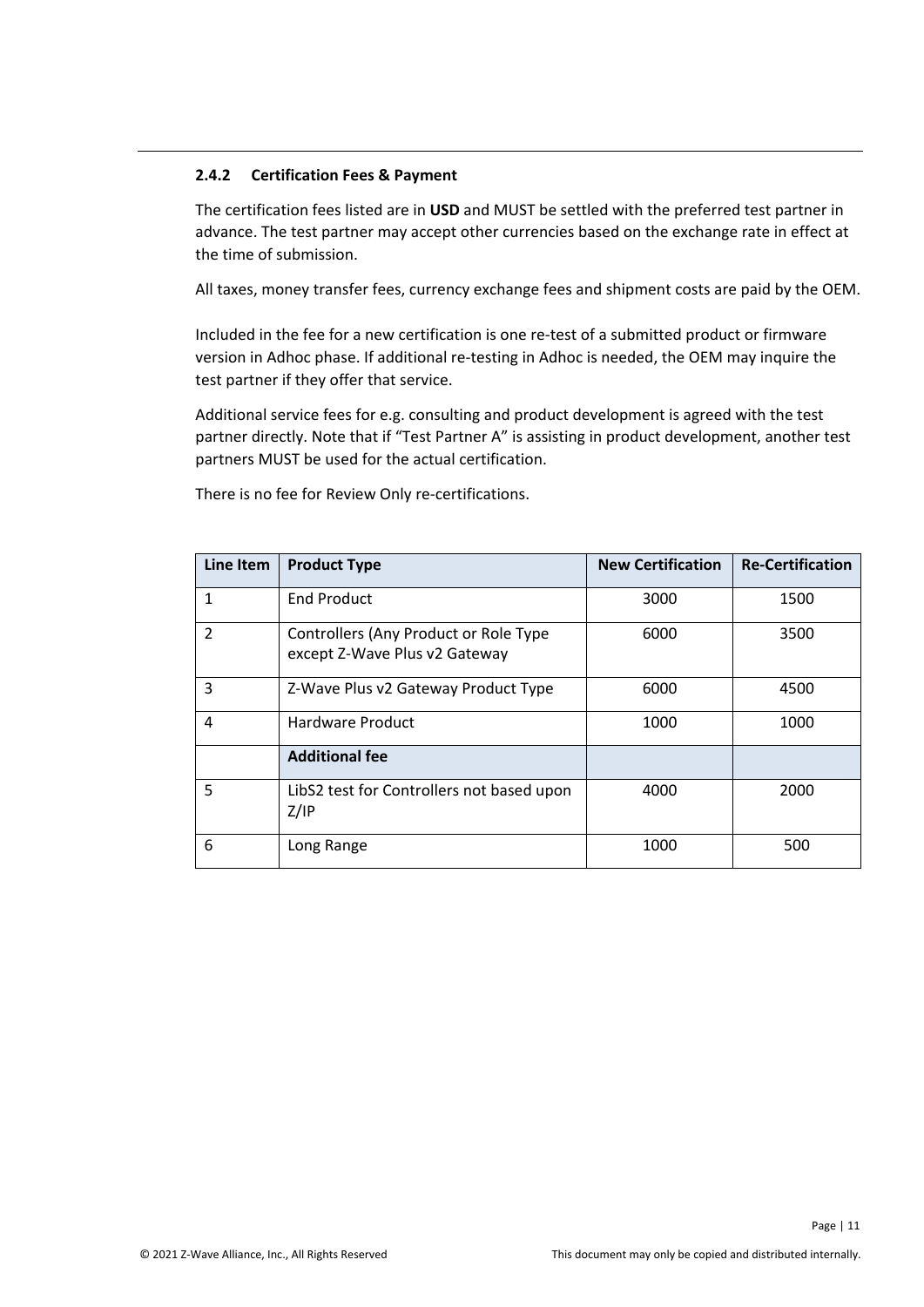### <span id="page-11-0"></span>**2.5 Certification Tools**

#### <span id="page-11-1"></span>**2.5.1 Certification Portal**

Z-Wave Certification utilize an online web-based certification form for compliance testing/verification in the Z-Wave Alliance Certification Portal. Access to the Certification Portal [https://certification.z-wavealliance.org](https://certification.z-wavealliance.org/) requires Z-Wave Alliance membership and user registration. Referring to section 2.1 for further information.

As of July 2021, the Z-Wave Alliance Certification Portal replaced the old Portal. The old Portal will remain open for re-certifications under the following URL: [https://z-wavecertification.z](https://z-wavecertification.z-wavealliance.org/)[wavealliance.org](https://z-wavecertification.z-wavealliance.org/). Original user accounts applies.

### <span id="page-11-2"></span>**2.5.2 Certification Forms**

Z-Wave is an evolving technology and the certification forms in the Portal are updated twice a year to accommodate Z-Wave Specifications. The developer MUST use the latest version of the appropriate form when submitting a product for certification.

Only the most current form will be available on the Portal when creating new cases, however a 60-day grace period from the release of a new form revision, will allow submission in the older form. The Portal will issue a warning to the user if the form they are using is outdated and no longer accepted.

**Important:** For Z-Wave Plus program products based upon form revision 1-8 (all included), it is not possible to conduct a review only re-certification. Any change to such a product must be retested in accordance with the latest form requirements.

The majority of form changes are to clarify requirements, simplify the form or add/update Command Class Specifications and/or Role and Product Type Specifications. The Portal provides a basic revision record in the wiki, but directions to the relevant Command Class, Role Type and Product Type specification documents.

# <span id="page-11-3"></span>**2.5.3 Compliance Test Tool (CTT)**

Using the Compliance Test Tool, also referred to as the CTT, is mandatory in the selfcertification phase. The CTT offers an 80% coverage of automated tests required, based upon the information provided in the form.

Passing all tests in the CTT is not a guarantee that the product will pass certification but an indication that the product at least will pass the same tests when verified by the test house.

The CTT is updated together with the certification forms and is accessible from the Portal.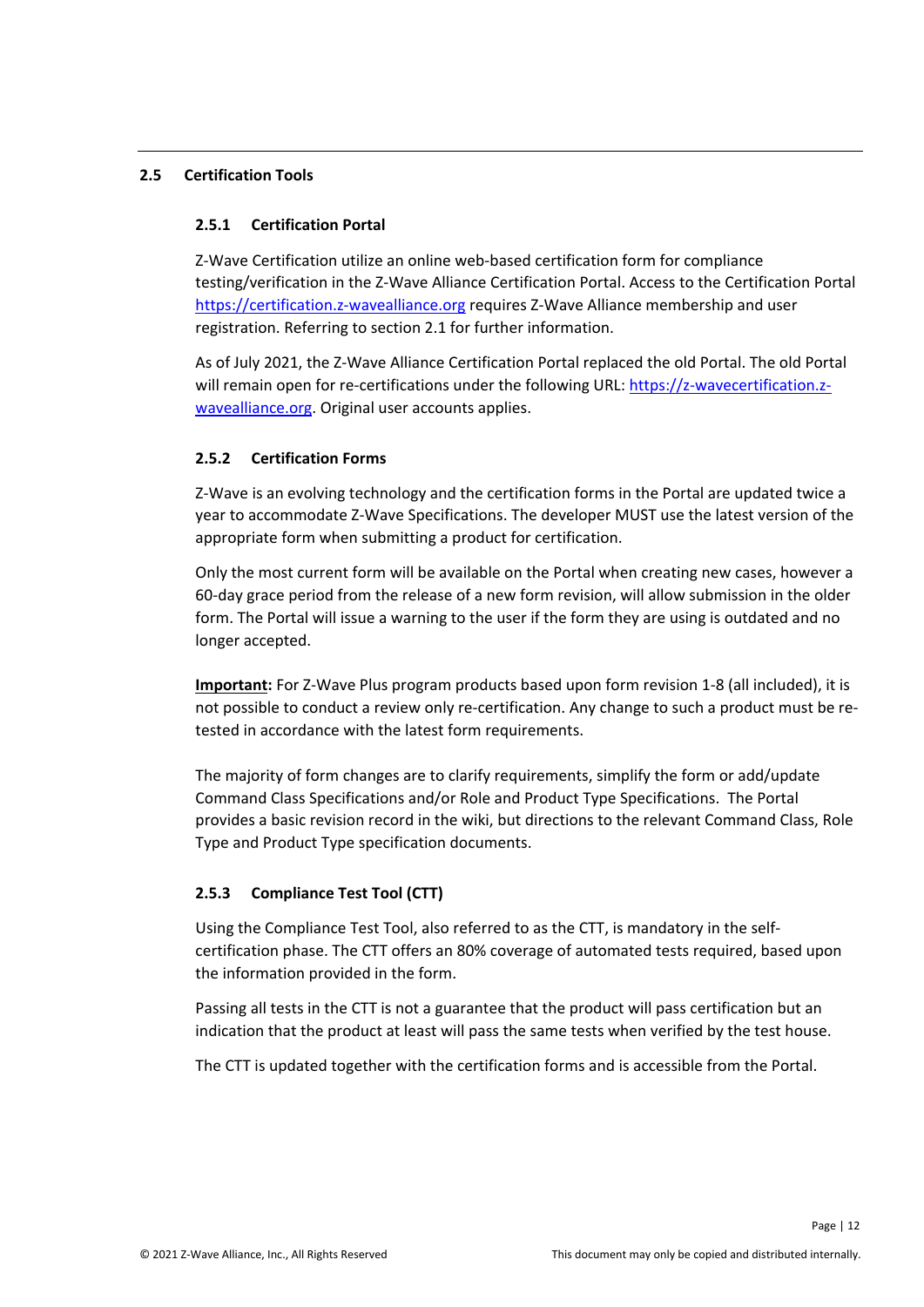#### <span id="page-12-0"></span>**2.6 Steps in the Product Certification Process**

Below is a view of the different steps in the technical certification as well as in the market certification part. Both parts MUST pass their individual reviews for the product to pass certification.

Upon successful completion of the process, an official Z-Wave Certification Number is issued through the Portal, with notification to the case owner.



**Figure 1, Steps in the Product Certification Process**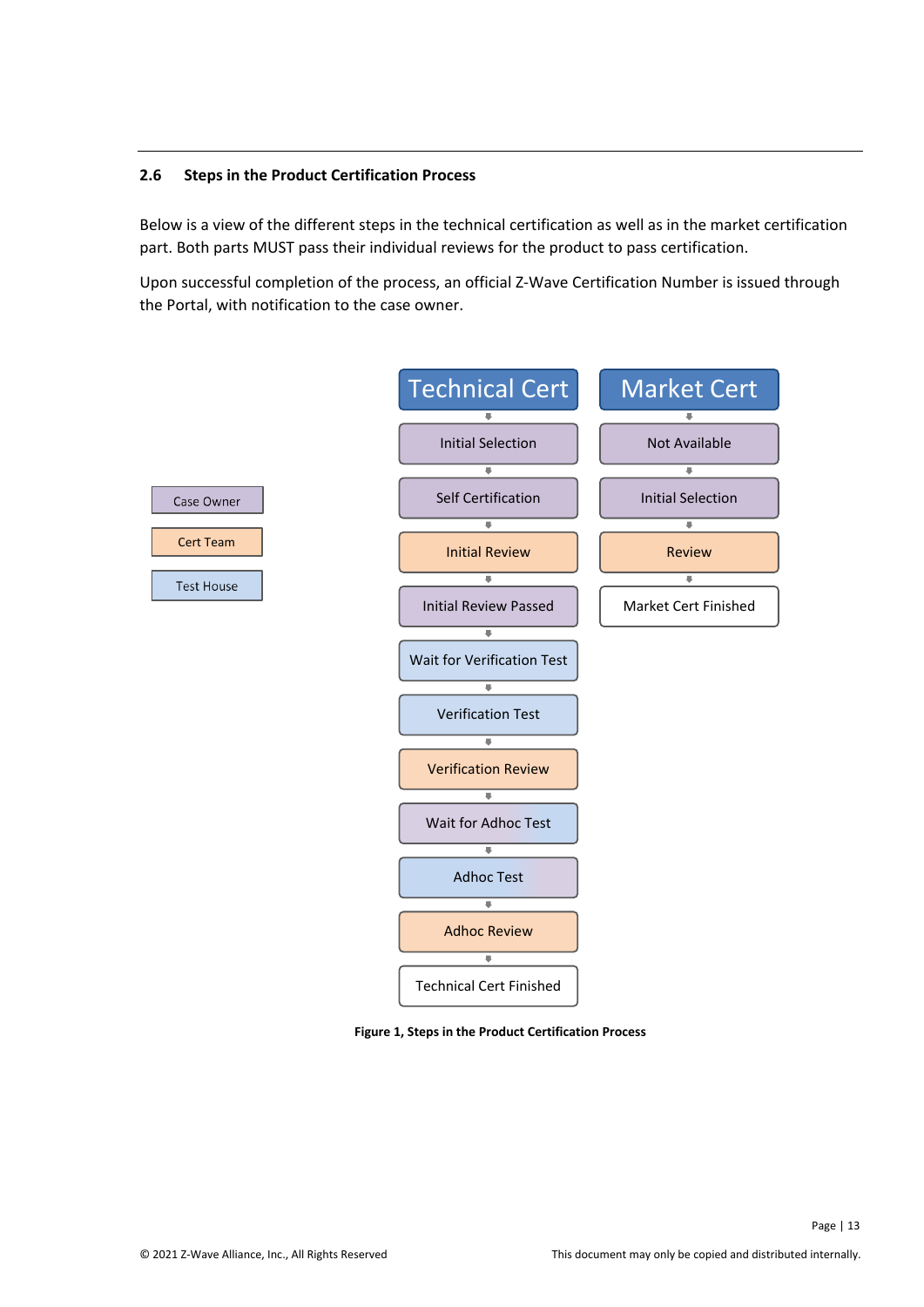#### <span id="page-13-0"></span>**2.6.1 Technical Certification**

- 1. The OEM designs and develops the product. Z-Wave design recommendations, reference designs, and other materials are available in the SDK or on the tech support website to aid in this process.
- The OEM decides which CHIP will be used and the desired Z-Wave functionalities of the product during the definition stage of product development. Depending on this direction, the next step is to choose which Product & Role Types and Command Classes are to be implemented. The Z-Wave Technical Certification Form should be used in this step to help identify protocol implementation requirements as well as record detailed aspects of the targeted Z-Wave compliance.
- OEMs certifying for the first time will need to have a Manufacturer's ID number assigned. This can be requested by email to the Certification Manager [certadmin@z](mailto:certadmin@z-wavealliance.org)[wavealliance.org](mailto:certadmin@z-wavealliance.org). All requests MUST include the full company address and a primary contact for certification issues. Once their first product is certified the ID will be published within the Z-Wave developers' community.
- 2. The OEM conducts the Self-certification and submits the Certification Form for Initial Review
- As part of the Self-certification, the OEM conducts tests to confirm functionality and compliance to Z-Wave specifications. Tests shall be conducted for all aspects of the implementation where compliance is claimed in the Certification Form. Z-Wave testing guidelines are provided in the Compliance Test Tool (CTT) that MUST be used in Command Class related tests.
- The latest version of the appropriate certification form MUST be used when submitting a new product for certification.
	- o Only the latest version of the online form will be available on the Certification Portal for new products.
- Prior to submission for review, the developer MUST read and accept the Trademark and Distribution License as specified on the online Portal.
- Certifications are issued to the company submitting the online Z-Wave Certification Form.
- Z-Wave Certification submissions are done online at the end of the self-certification phase. Each variation of a product MUST be certified separately. The type of certification required depends on the differences between the products. Refer to Section 3 for details.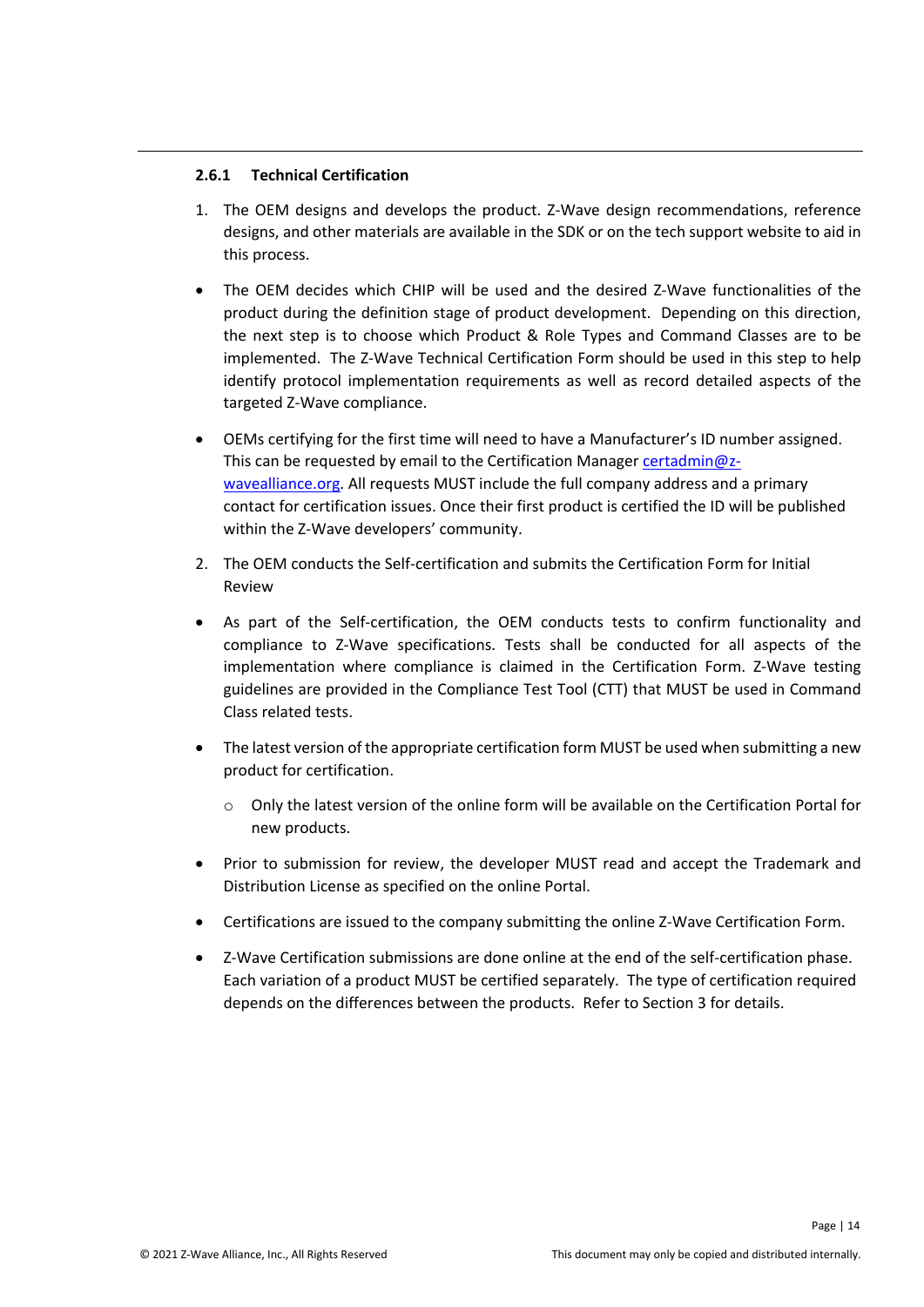- 3. The certification system automatically assigns a case number to the product when submitted.
- This case number is used to track the product through the entire testing and certification process. All communications regarding this product MUST reference this case number in the subject line of the email message.
- Prior to submission, all cases are labeled "Pre-Cert".
- 4. The Z-Wave Certification Team conducts the Initial Review of the Certification form. The system automatically notifies the developer and the selected test house when a form has passed Initial Review. The developer can then start communicating with the test house regarding payment of the fees and sample/documentation submissions.
- If the Initial Review fails, the developer is automatically notified by the system that the online form needs to be corrected/updated and then re-submitted.
- 5. A product enters Wait for Verification when everything has been received by the test house. This includes payment, samples, and product instructions/documentation. The number of products in this queue varies and information regarding queue length can only be provided when the test house has received everything.
- Everything required to enter the test queue MUST be received by the test house within **60 days** of the initial review. Failure to meet this requirement will result in the case being closed. The developer will have to re-submit as a new case if this occurs.
	- $\circ$  Products having to be resubmitted MUST be compliant with the specifications in place at the time of re-submission and utilize the latest version of the certification form.
- Two test samples of a submitted product are required. Samples submitted to the test partner are not returned to the Developer/OEM. These are retained by the test partner for reference in case of issues and for use during interoperability testing.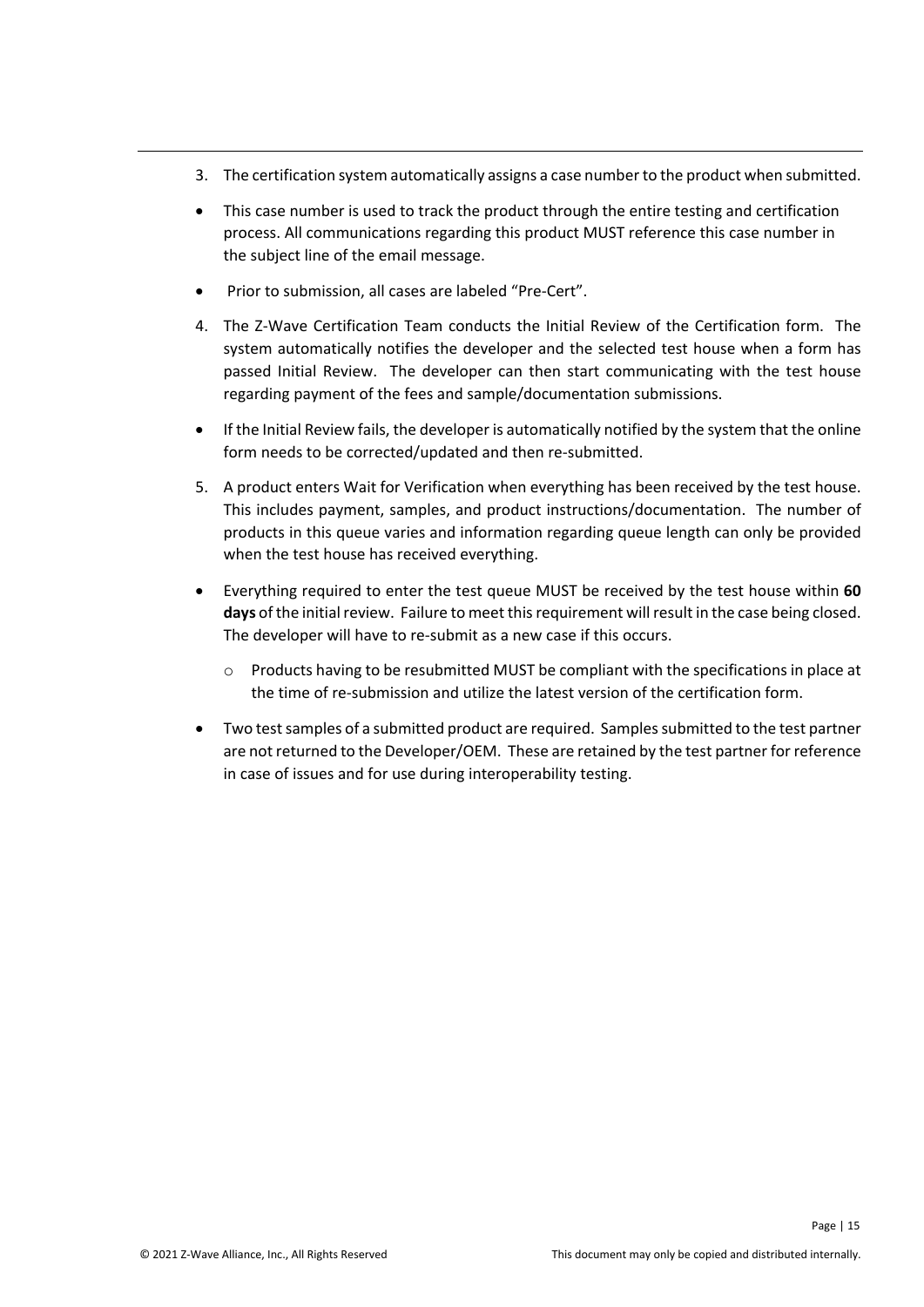- 6. The Z-Wave Test Partner conducts the Verification Tests.
- The Verification Tests cover all aspects of Z-Wave compliance as defined in the specification documents, the certification form and the CTT. Depending on the type of product this MAY include but is not limited to the examples listed below.
	- o Use of the proper software libraries for the intended market.
	- o General compliance requirements like use of a production release SDK, selected Product Class or Product & Role Type is appropriate for the intended application/use of the product, implementation of all mandatory Command Classes for the product being submitted and tolerance toward unexpected frame lengths.
	- $\circ$  Verification of the programmed values in the Manufacturer Specific CC, Version CC, Z-Wave Plus Info CC and NVR flash page.
		- o Common product requirements like Node Information Frame format, use of Explorer Frames, Inclusion/Exclusion into/from existing networks, use of Normal Power Mode and Network Wide Inclusion.
		- $\circ$  Specific requirements based on the applicable Product Class or Product & Role Type. These are listed in the applicable specification document.
		- $\circ$  Controllers are tested to verify their ability to include all certified products, the ability to be included into existing networks, network management functionality, and that a minimum level of control as defined in the specifications is provided for all products regardless of brand/manufacturer. The end-user interface MUST be submitted and verified as compliant.
		- o All implemented Command Classes MUST provide appropriate and correct functionality.
			- Supported Command Classes MUST implement all commands in the CC.
			- Mandatory Command Class control is identified in the Command Class Control Specification [10].
		- o End user documentation is reviewed to ensure all mandatory requirements are met. The certification form is also reviewed to ensure all implemented functionalities are correctly identified.
	- If questions arise during the Verification Test, the Test Partner contacts the OEM directly.
	- Depending on the number of products already in queue, the goal is to start testing within two weeks of the product entering "Wait for Verification" -phase. The actual testing time will then depend on the type of product, its complexity and if prepared through selfcertification & testing.
	- Automatic notifications of testing completed are sent to the Certification Team.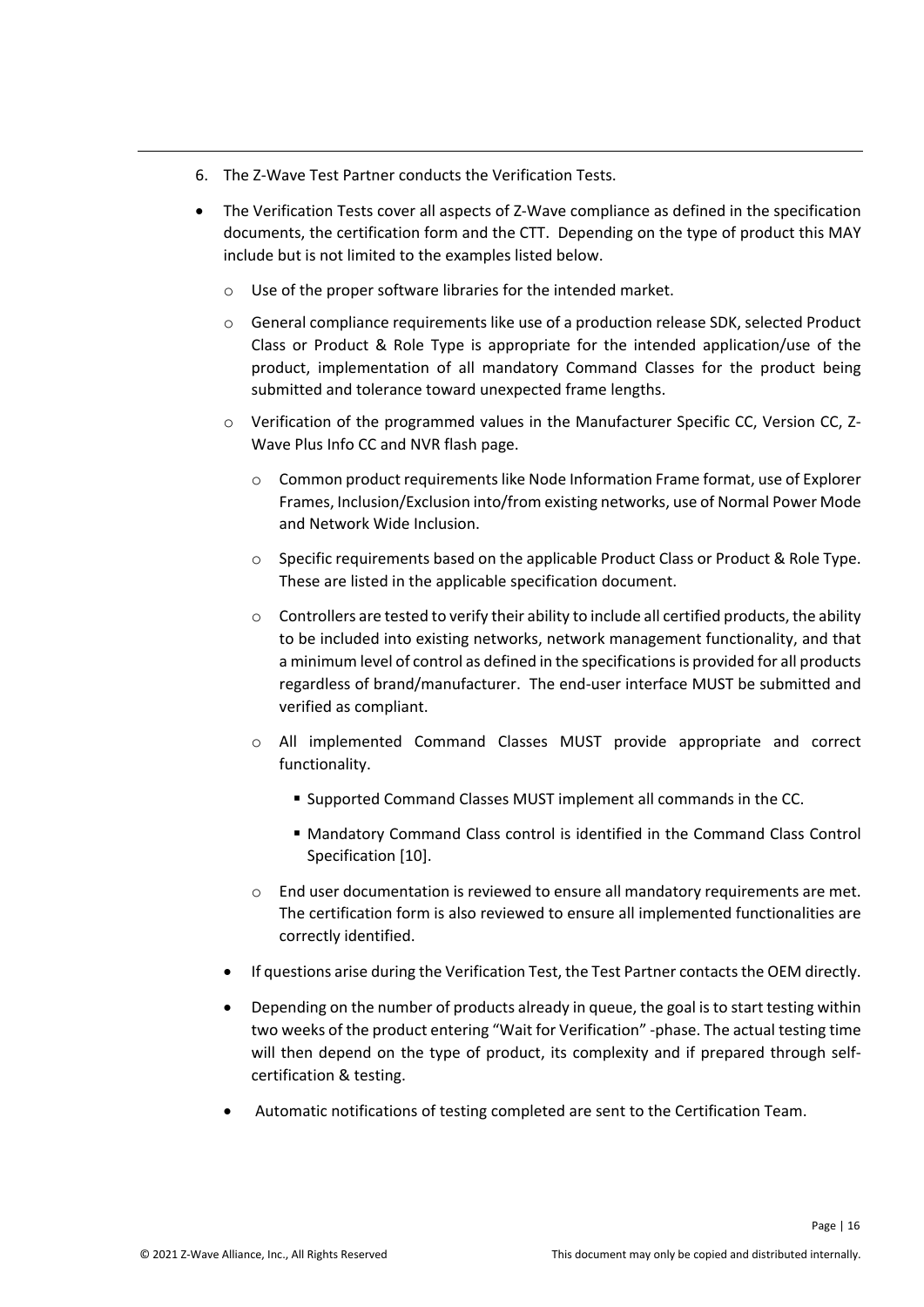- 7. The Z-Wave Certification Team reviews the Verification Test results.
- If the product passes all the tests, a certification number will be issued, providing the corresponding Market certification has also passed.
- If the product fails due to a few minor issues\*, the OEM will be notified that it is going into Ad Hoc review and the OEM will be granted **30 days** to work directly with the test partner to fix the issues and pass the tests. OEM is not allowed to change functionality of the product during Ad Hoc.
	- $\circ$  Ad Hoc is NOT an approval to produce or sell the product while issues are being resolved.
	- $\circ$  Ad Hoc testing includes one re-submission to fix the issues identified in the test report. Additional charges may apply if more than one re-submission is required to fix all issues. Please refer to section 2.4.2 Certification Fees
	- $\circ$  Failure to resolve the issues within this time frame will result in the case being closed without certification. The OEM will have to submit new documents and start the process over. This includes new fees.
- If the product fails due to major issues, the OEM will be notified that it failed and that they will have to submit new documents and start the process over. This includes full new fees. Parameters for minor and major issues are defined below.
	- o Five (5) document issues count as one (1) command class/protocol issue:
	- o Minor Issues: Technical issues in up to 5 command classes/protocol items
	- o Major issues: Technical issues in 6 or more command classes/protocol items
- Not passing the Market Certification part is considered a certification failure and the product will have to be re-submitted as a new certification with new fees.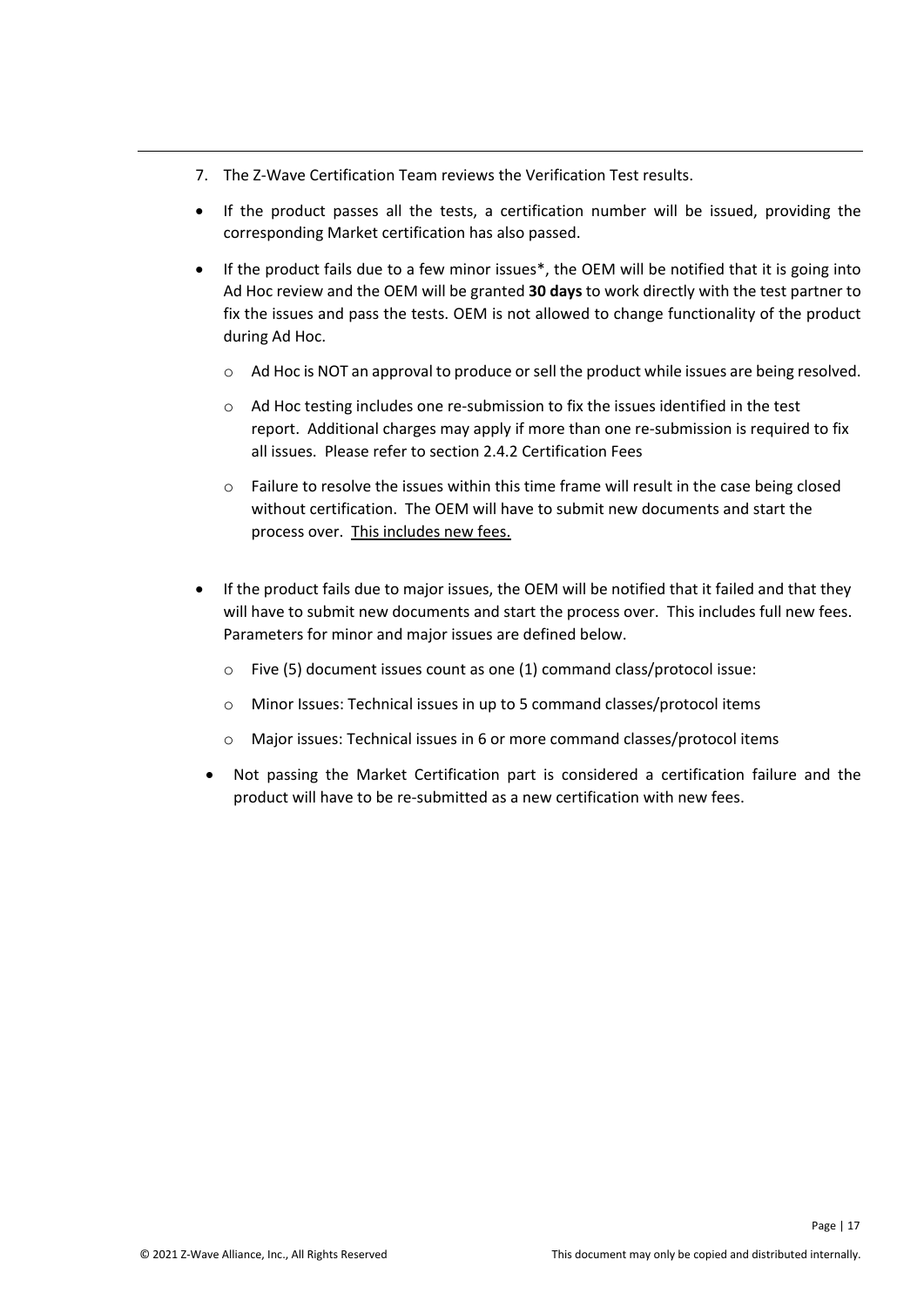### <span id="page-17-0"></span>**2.6.2 Market Certification**

The Market Certification part is mainly focusing on the correct use of Z-Wave logo, marks, and badges and whether these are correctly used in the product manuals and correctly presented on the products and its packaging.

1. Product Information and Brand

This step is where submitters will input descriptions for their products. These should be concise and include information about how the product functions as a Z-Wave product. Submitters are also required to submit proof of their brand on the product being considered for certification. These photos must be an image showing the product itself – not a mockup – with the brand on the product.

2. Product Image

The product submitter must provide a photo of the product against a white background. This will be publicly available and listed on the Z-Wave Alliance product catalog.

3. Manuals

The product submitter must submit manuals and any relevant documentation for review. These manuals must be readable in English even if the final product will not be sold in Englishspeaking markets. The intent of this section is so that Z-Wave Alliance may be sure that product documentation explicitly outlines the following requirements:

- Z-Wave trademark is acknowledged and used correctly: **Z-Wave™**
- Interoperability of Z-Wave products is acknowledged.
- SmartStart, if supported, is described appropriately, and spelled correctly
- The S2 DSK information is available on the product per requirements established in specifications, as well as available on product packaging if required and applicable.
- Association Groups and Command Classes are detailed in the product documentation to allow ease of reference to installers and customers.
- 4. Z-Wave Marks

In this step, submitters must provide documentation that Z-Wave Plus or Z-Wave Long Range badges, and Z-Wave logos are applied correctly to their products and their products' packaging. For the most up-to-date versions of the badge, please visit this page: <https://sdomembers.z-wavealliance.org/wg/Members/home/certification-resources>

Z-Wave badges must fit the minimum size requirement of 13mm x 11mm and MUST be applied to the products and packaging. The Z-Wave Alliance requires photos of the final product and the final package. If a physical version of your product will not be available for review by the time it is submitted for certification review, you may submit digital mockups showing the Z-Wave badge or Security S2 markings.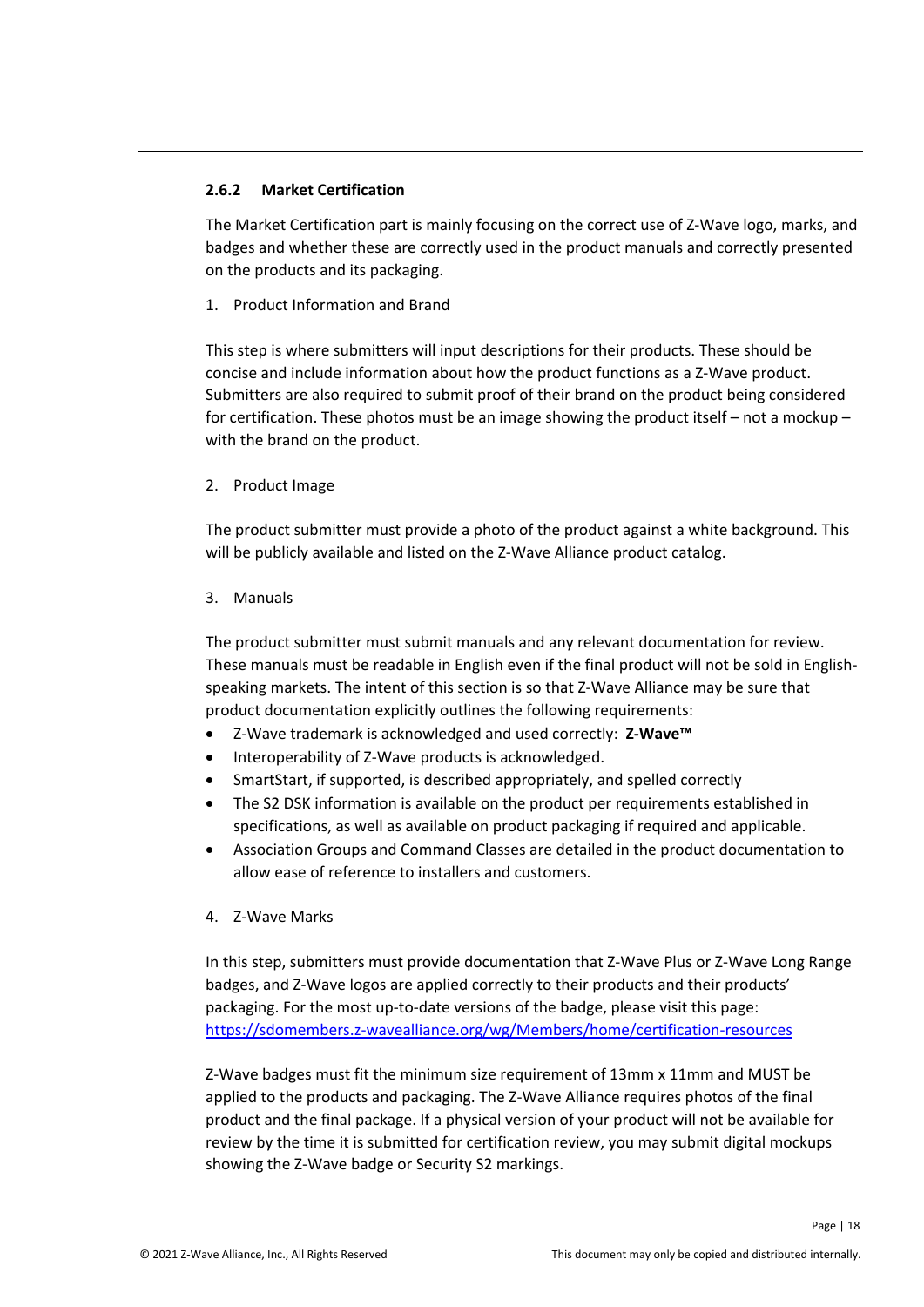**NOTE**: Out of date badges will NOT be accepted. Z-Wave Alliance Members MUST use the most up-to-date badges on their products. Any misuse of Z-Wave logos in the promotion of uncertified products will be referred to Z-Wave Alliance' Board of Directors for legal action.

The Z-Wave badge on the packaging requirement may be waived if the product is to be **directly installed by the Manufacturer or Brand's direct service organization**. The Z-Wave badge will be required to be placed on the package if the product and packaging will be sent to distributors or resellers, channel partners, or where sales may take place through online, retail, or wholesale means

Please refer to the Badge Usage Policy and Z-Wave Logo Guidelines at the link above for full details on the badge and logo requirements as they relate to your products and your marketing collateral.

5. Security 2/SmartStart Markings

All products supporting SmartStart must provide a representation of the DSK (whether the full DSK or a QR Code and PIN combination) on the product. If the product's size precludes using the full DSK, the QR Code and PIN combination may be used **as long as** the full DSK is printed on the product's packaging or as an insert in the product's packaging. For full requirements of the S2 Security markings, please refer to the relevant document in the link above.

Please note that the DSK or QR Code must be shown on the product itself. Digital inserts or product renders are not allowed and will be rejected.

If the product does not support Learn Mode, then DSK labeling does not apply. If the product does not support to be included in a network using SmartStart inclusion, then QR labeling does not apply.

6. Lagacy products

The Market cert process for legacy products created in the old Portal is different from current system. Please visit<https://marketcert.z-wavealliance.org/help/help.html> for further information or contact [certadmin@z-wavealliance.org](mailto:certadmin@z-wavealliance.org)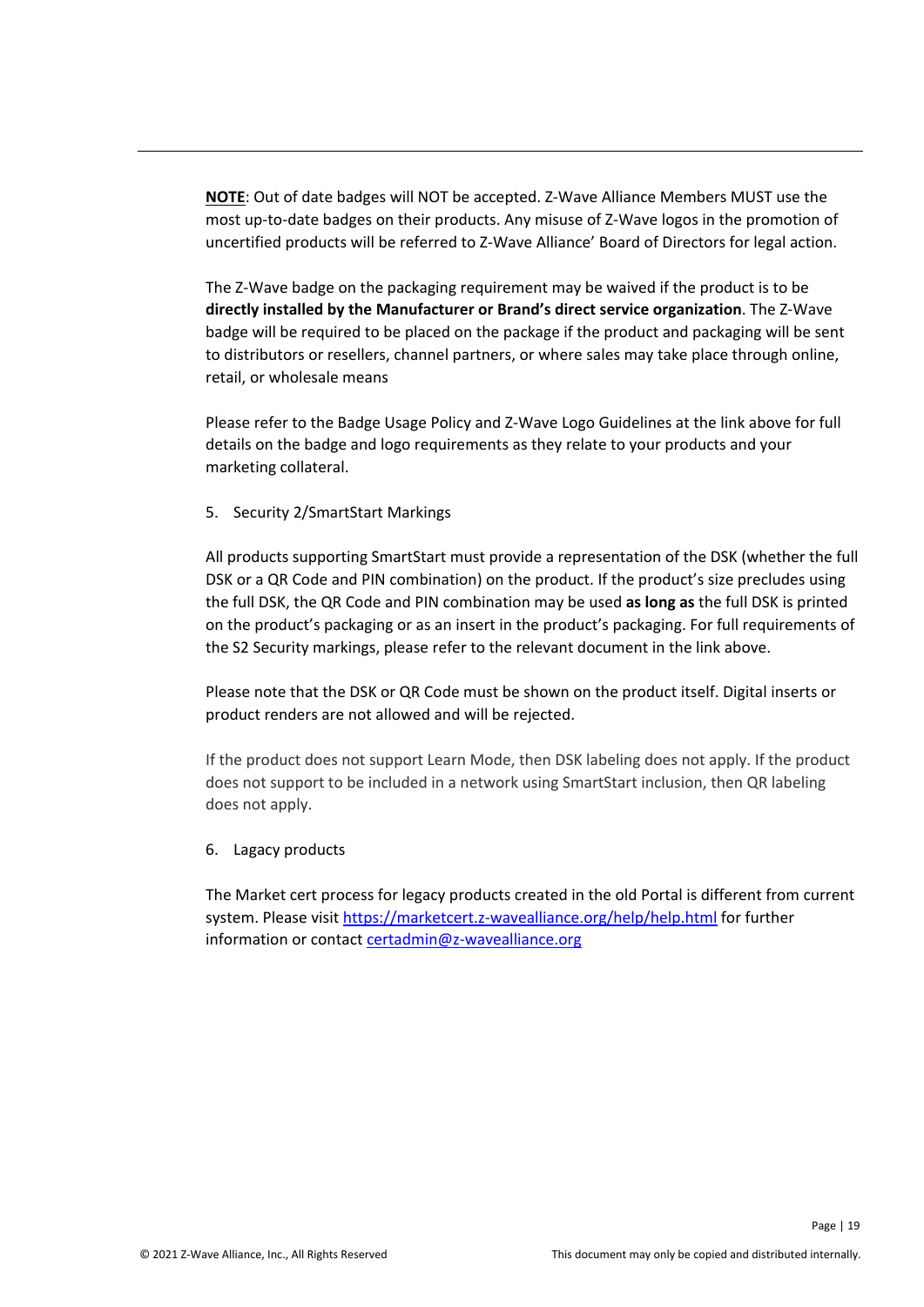### <span id="page-19-0"></span>**2.6.3 Exception to Certification**

Exception to comply with certain Z-Wave Certification requirements, is processed by the Certification Team. A request for an exception MUST include the following:

- A consent from the relevant working group, that confirms the intend to change the specific requirement in favor of the request. This may grant a 6-month temporary allowance to waive the current requirement.
- Reference to a released specification not yet implemented in the certification program, where the specific requirement has been changed in favor of the request. This may grant a permanent exception to comply with current requirement.

Products that have been granted a temporary exception may be marketed and sold as certified in the exception period. The product, however, must be re-certified and pass as compliant with Z-Wave requirements before the end of the exception period. If the certification owner fails to do so the certification will be revoked.

Exception form can be requested from here [certadmin@z-wavealliance.org](mailto:certadmin@z-wavealliance.org)

# <span id="page-19-1"></span>**2.7 Z-Wave Certification Number Formats**

A Z-Wave certification number is assigned to each certified product. The purpose of certification number is to allow that each Z-Wave certified product type can be identified and tracked in the market. A new number is assigned whenever a product is recertified.

With the exception of ZC06 the number format is: ZC 2-digit version/-/2-digit year/2-digit month/4-digit number e.g. ZC12-20031521

Listed are all Z-Wave certification programs ever used and its related certification number formats. The year entered below are just to indicate the original launch of the specific program. The numbers marked in red, are no longer issued.

| <b>QFN Certification</b> | <b>Classic Certification</b> | <b>Z-Wave Plus Cert</b> | Z-Wave Plus v2 |
|--------------------------|------------------------------|-------------------------|----------------|
| ZC09-13xxxxxx            | ZCO6-xxxxxx                  | ZC10-17xxxxxx           | ZC12-19xxxxxx  |
|                          | ZC08-13xxxxxx                | $ZC13-21$ <i>xxxxxx</i> | ZC14-21xxxxxx  |
|                          |                              |                         |                |
|                          |                              |                         |                |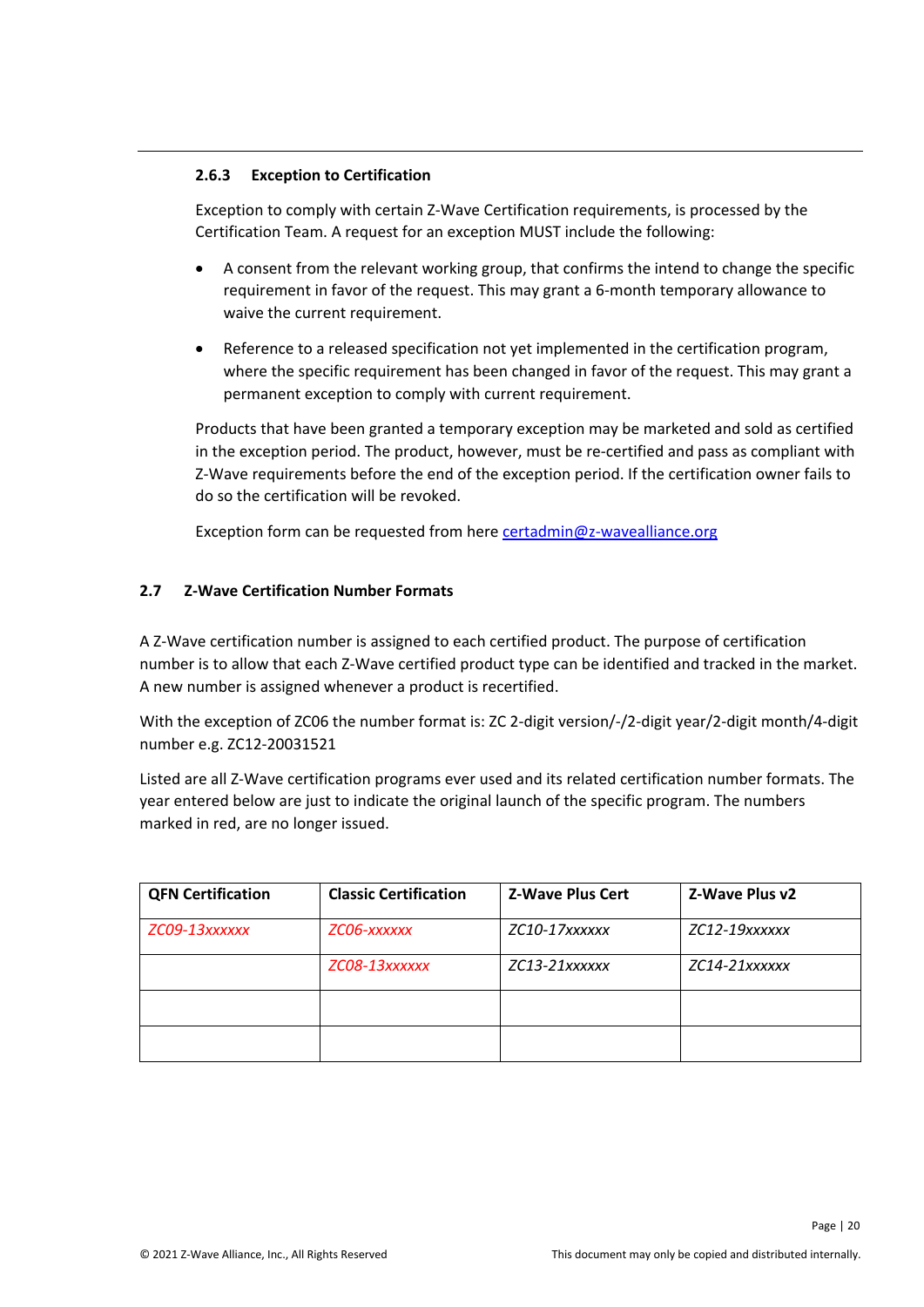# <span id="page-20-0"></span>**2.8 Certification Contact Information**

All communication regarding Z-Wave certification and any questions you MAY have concerning the contents or interpretations of this Certification document can be directed to the Certification Manager by email to: [certadmin@z-wavealliance.org](mailto:certadmin@z-wavealliance.org)

Questions regarding technical approach and development should be directed to the chip vendors Support Team:

For Silicon Labs: <https://www.silabs.com/support>

#### **Address of Z-Wave Certification Unit**

The Z-Wave Alliance | 3855 SW 153rd Drive, Beaverton, OR 97003 USA | Tel: +1.503.619.0851

### <span id="page-20-1"></span>**2.9 Test Partners**

There are currently three independent test partners for compliance testing and Silicon Labs for review only re-certifications. All selectable in the Certification Form

| Z-Wave test partner and               | <b>Contact information</b>          | <b>Available for</b>    |
|---------------------------------------|-------------------------------------|-------------------------|
| address                               |                                     |                         |
|                                       |                                     |                         |
| <b>Institute of Digital Guangdong</b> | Pauline Lei                         | Compliance testing of   |
| (IDS)                                 | Email: pauline@idgd.org             | End Products based on   |
| 11/F, Block B1, Originality           | Phone: +86020-39922015              | Z-Wave Plus and Z-      |
| Building, 162 Science Avenue          |                                     | Wave Plus v2 standards  |
| 510663 Guangzhou                      |                                     | and specifications      |
| China                                 |                                     |                         |
| <b>Zertified</b>                      | <b>Chris Ceperley</b>               | Compliance testing of   |
| 3721 Midvale Avenue                   | Email: cj@stratisiot.com            | <b>End Products and</b> |
| 19129 Philadelphia PA                 | Phone: +1 215-798-1017              | Controllers based on Z- |
| <b>United States</b>                  |                                     | Wave Plus and Z-Wave    |
|                                       |                                     | Plus v2 standards and   |
|                                       |                                     | specifications          |
| <b>Pepper One GmbH</b>                | Sandy Reisinger                     | Compliance testing of   |
| Hauptmarkt 9/10                       | Email: z-wave@pepper-one.de         | <b>End Products and</b> |
| 08056 Zwickau                         | Phone: +49 (0) 375 / 39098695       | Controllers based on Z- |
| Germany                               |                                     | Wave Plus and Z-Wave    |
|                                       |                                     | Plus v2 standards and   |
|                                       |                                     | specifications          |
| <b>Z-Wave Alliance Cert Team</b>      | Email: certadmin@z-wavealliance.org | Review only re-         |
|                                       |                                     | certifications          |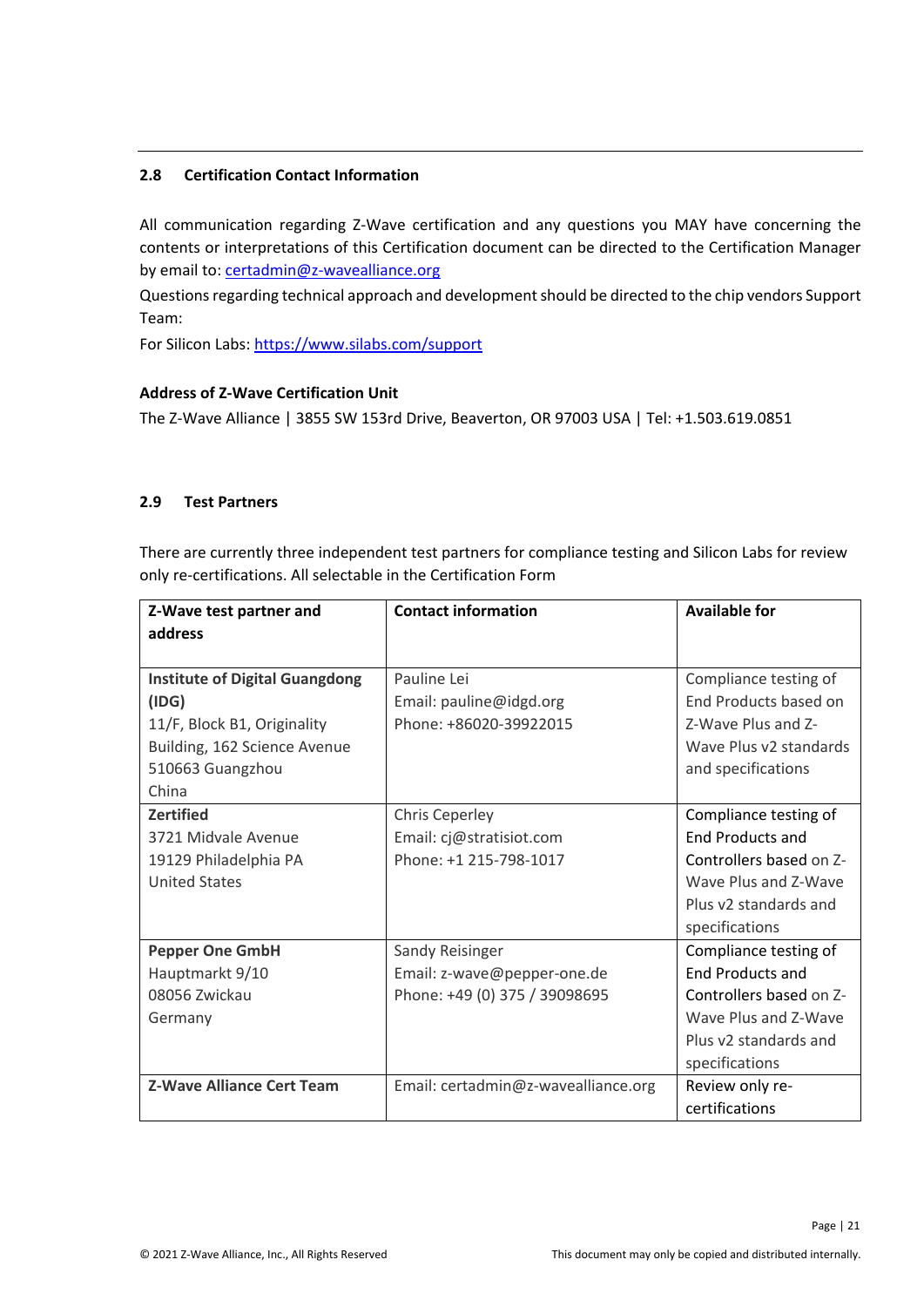# <span id="page-21-0"></span>**3 Z-WAVE CERTIFICATION MAINTENANCE**

This section defines the rule for maintenance of the Z-Wave Certification of a product. Furthermore, it defines how exceptions in the regular certification process are handled.

# **SECTION 3 CONTENTS**

| 3     |                                                                                    |  |
|-------|------------------------------------------------------------------------------------|--|
| 3.1   |                                                                                    |  |
| 3.1.1 |                                                                                    |  |
| 3.1.2 |                                                                                    |  |
| 3.1.3 |                                                                                    |  |
| 3.1.4 |                                                                                    |  |
| 3.1.5 |                                                                                    |  |
| 3.1.6 |                                                                                    |  |
| 3.1.7 |                                                                                    |  |
| 3.2   |                                                                                    |  |
| 3.3   | Updates required due to compliance issues being discovered after certification. 27 |  |
| 3.4   | Updates required due to compliance issues being discovered after certification. 28 |  |
| 3.5   |                                                                                    |  |
| 3.6   |                                                                                    |  |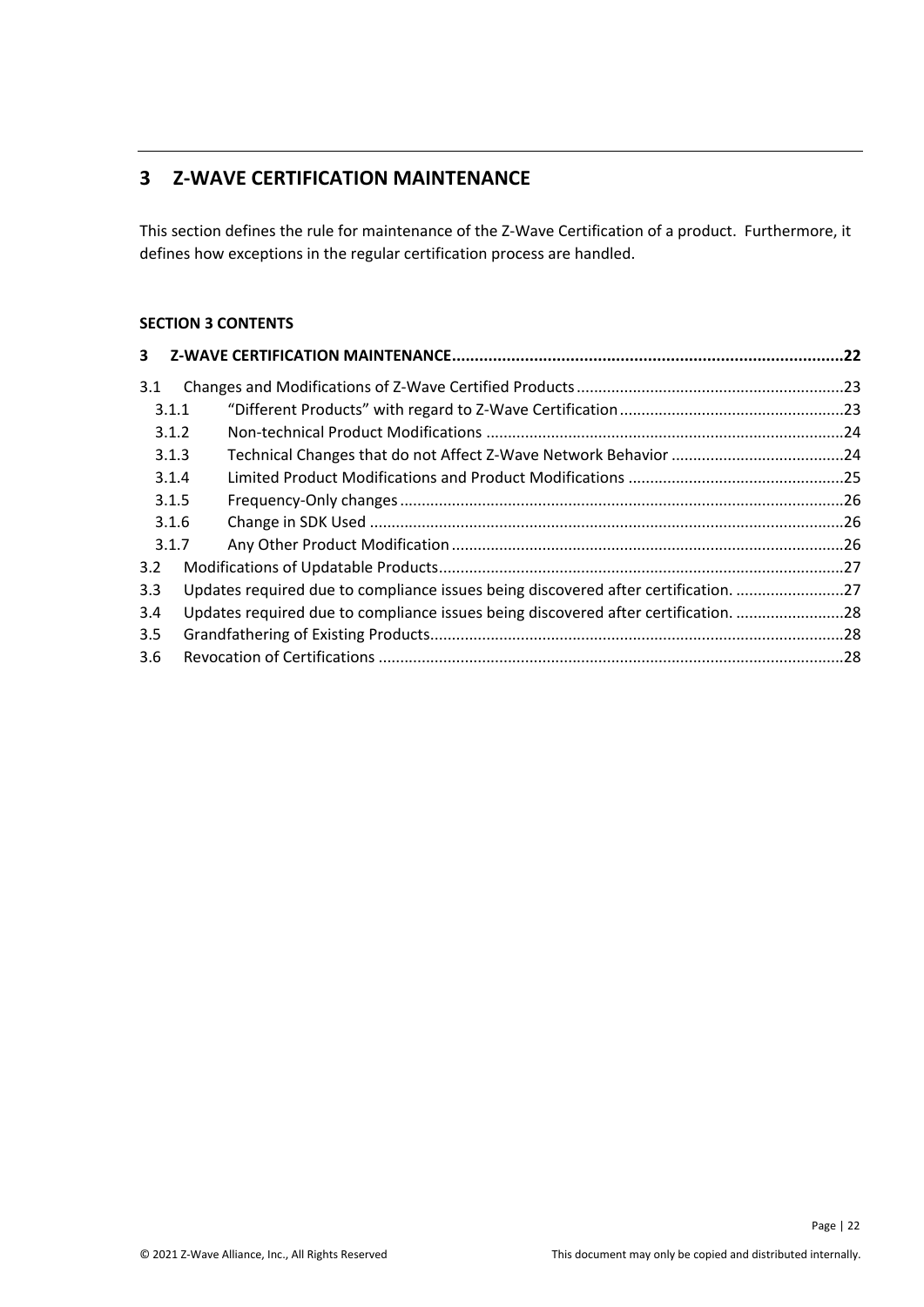# <span id="page-22-0"></span>**3.1 Changes and Modifications of Z-Wave Certified Products**

If at any time after the issuing of the Certification the OEM plans to make any revisions or modifications to the product, the OEM MUST follow the rules for Certification Maintenance described in this section.

The general rule is that any such change is considered to create a new product for which the regular Z-Wave certification process described in this document applies. A Z-Wave Certification Form MUST be submitted for each product affected.

Failure to maintain certifications and/or comply with the requirements identified in this section for certification maintenance will result in revocation of the original certification.

# <span id="page-22-1"></span>**3.1.1 "Different Products" with regard to Z-Wave Certification**

An OEM MAY create a new product by modifying an existing certified product. Such "different products" MUST be certified like any other Z-Wave product.

A Z-Wave product is considered a "different product" if at least one of the following conditions applies:

- Differences in the product's Z-Wave network and/or application behavior
- Different SDK or protocol library used. This includes situations where for example, an EU library MUST be changed to a Chinese library for a 500 series product even though the base frequency is the same for both regions (868.42 MHz).
- Differences in the product's RF performance or frequency, e.g. caused by changes to the electronics, the RF PCB layout, the antenna type / position, and/or change of subassemblies, the form and/or material of the product's enclosure, etc.
- Different chip type
- Different product name and/or different part number
- Different manufacturer and/or brand name

Changes in the color of a product are not considered to create a different product, provided that such change does not affect the RF performance of a product (e.g., by changing the enclosure material, type of paint etc.). This is also the case if the product's part numbers differ, provided that all color variants share a common portion of the part number.

The following categories have been established to identify various degrees of change, the conditions to qualify for each category and the corresponding certification requirements. If the conditions are not fully met, the regular Certification process MUST be followed.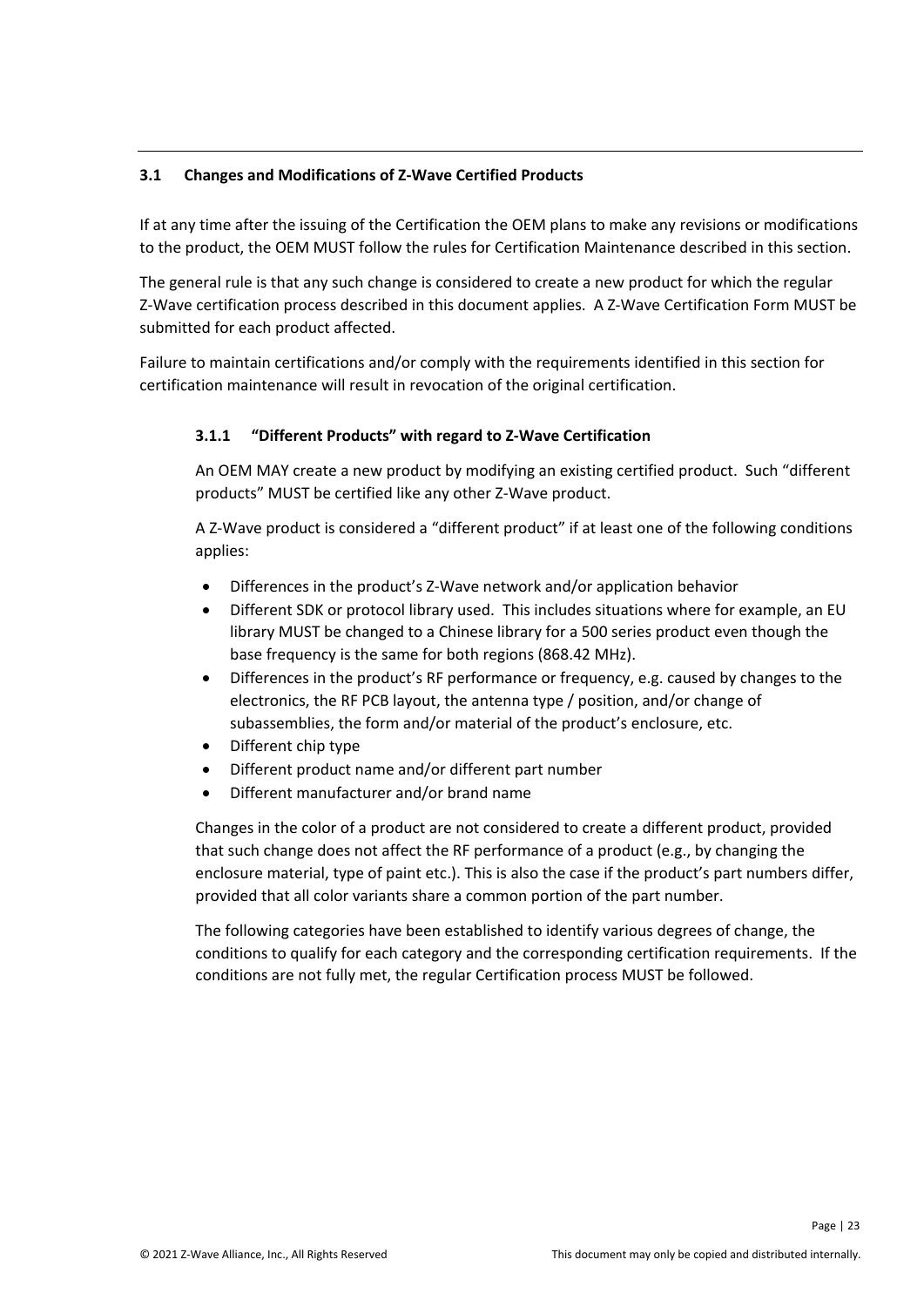# <span id="page-23-0"></span>**3.1.2 Non-technical Product Modifications**

Changes to product names, changes in part numbers, changes in brand names, and changes in the manufacturer name are examples of modifications that are considered non-technical in nature in the Z-Wave Certification process. While such changes also require changing the values for the Manufacturer Specific command class, they are still considered non-technical product modifications if no other changes to Z-Wave functionality are being made.

Non-technical changes are processed free of Certification Fees. The OEM MUST submit updated Certification Forms for each product and will receive the Certification Number after review and approval of the new Market Certification. A Verification Test is typically not being conducted.

Example:

 A manufacturer currently sells a certified product under their company's brand name. They want to sell a private label version to a new customer under that customer's brand name. Product labeling, model number, packaging and at least one of the Manufacturer Specific values will be different; however, there are no other changes to the product or instructions, so this is considered a non-technical product modification. A new certification form MUST be submitted however, this will qualify for a review only recertification. A Market Certification will be needed for the new product.

The certifying company is the owner of the certification. Transferring ownership to a different company/OEM applies for a new certification with full fees.

# <span id="page-23-1"></span>**3.1.3 Technical Changes that do not Affect Z-Wave Network Behavior**

In case of technical changes that do not affect Z-Wave behavior; the OEM needs to submit a new Certification Form. The form MUST contain a brief explanation on the change including a clarification why that change does not affect Z-Wave behavior.

After completion of the review and approval of the new Market Certification, the Z-Wave Certification can be re-issued for the modified product. There is no Certification Fee in these cases.

Examples:

 Design changes are made in the AC circuitry of a certified lighting control product to comply with revised UL or CE standards and the manufacturer changes the hardware version number of the product for tracking purposes. The product utilizes a standard Z-Wave module and based on the developer's self-testing, the design change has no effect on Z-Wave RF performance/range. There are no other changes to the product, so this is considered a technical change that does not affect network behavior. A certification form with new range test data MUST be submitted however, this will qualify for a review only re-certification as long as the range and CER is still within acceptable limits.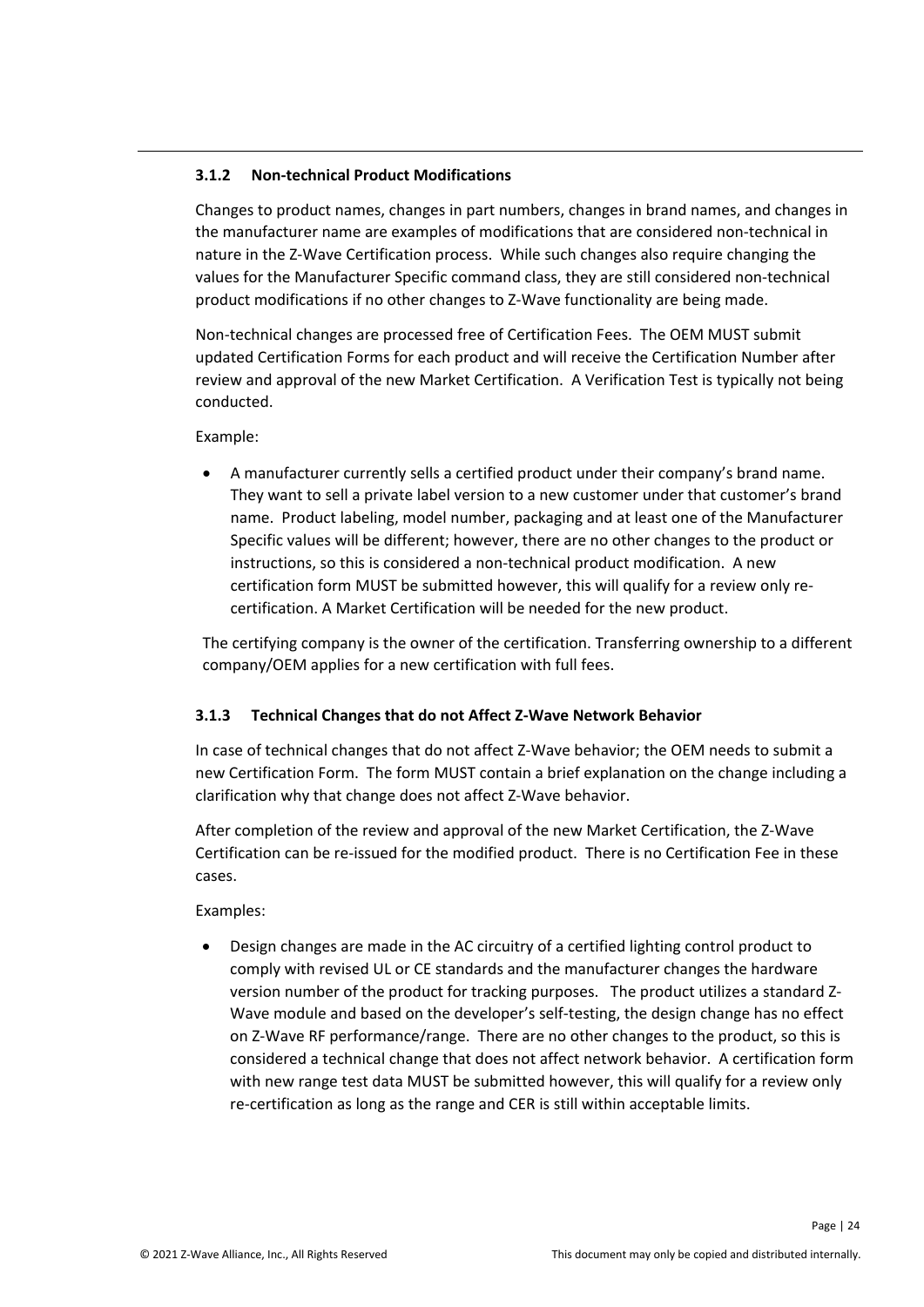- A plug-in dimmer certified for the EU frequency and marketed in France is modified for sale in Germany. Product labeling, model number, packaging and at least one of the Manufacturer Specific values is changing for the new market and the only technical change to the product is the style of plug. The product utilizes a standard Z-Wave module and based on the developer's self-testing, the design change has no effect on Z-Wave RF performance/range. There are no other changes to the product, so this is considered a technical change that does not affect network behavior. A new certification form with new range test data MUST be submitted however, this will qualify for a review only recertification if the range and CER is still within acceptable limits.
- 500 series chip version SD3502 and SD3503 carry the same IC and software. Exchanging SD3502 with SD3503 and vice versa therefore applies for a review only re-certification. Exchanging any other chip type requires full new certification.

#### <span id="page-24-0"></span>**3.1.4 Limited Product Modifications and Product Modifications**

#### **The following parameters will apply to Z-Wave Plus products based on SDKs v6.71.xx or newer, and for Z-Wave Plus v2 products.**

Limited product modifications are considered all changes to a certified product where the number of added, removed, or modified "Standard" command classes is up to 4. Product Modifications encompass all changes exceeding those allowed for Limited Product Modifications.

Each "Advanced" command class counts as 4 command classes due to the comprehensive testing that is required for verification of Z-Wave compliance. Any change besides documentation and one "Advanced" command class will require a full certification.

 "Advanced" Command Classes include Security, Multi-Channel, Multi-Channel Association, Firmware Meta Data and Multi-Command Command Classes.

#### Examples:

- Limited Product Modifications: Recertification.
	- o Changes in up to & including four (4) Standard command classes; no other changes.
- Product Modifications: Full certification is required.
	- $\circ$  Changes to one (1) Advanced command class and one (1) Standard command class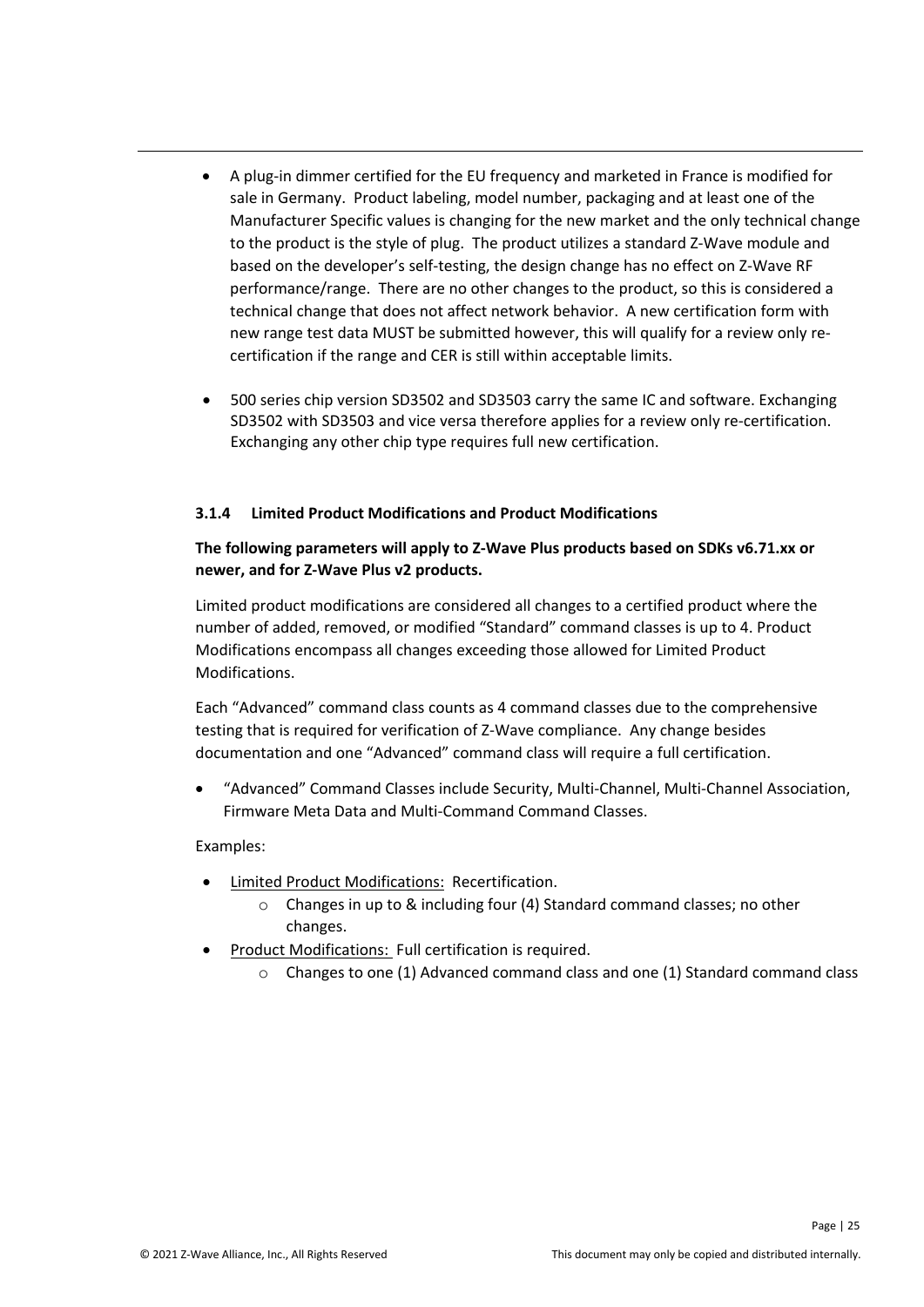### <span id="page-25-0"></span>**3.1.5 Frequency-Only changes**

The change in operating frequency of a product – e.g., creating an EU variant from a US product – will qualify as a technical change that will not affect Z-Wave behavior, a review only recertification if this is the only change to the product. The 700 series CHIPs & modules are universal in that with the use of an applicable SAW filter, the same CHIP/module can be used for any frequency. Due to this, all frequency-only recertifications including those for 500 series products is handled as review-only recertifications.

Frequency-only re-certifications will be accepted even if the SDK version used in the original product is obsolete, however the Certification Form – e.g. Z-Wave Plus or Z-Wave Plus v2 Certification – MUST be the same as the one used when submitting the original product.

Any changes in addition to the RF change will require testing and either a recertification or full new certification. This will be determined by the number and scope of additional changes being made.

**Important Note:** Changing the type of protocol library requires a full new certification. An example of this would be changing from the End Device Routing library to the End Device\_Enhanced\_232 library.

#### <span id="page-25-1"></span>**3.1.6 Change in SDK Used**

A change in the Z-Wave software development kit utilized for a specific product does require re-certification however, the level of certification required, the amount of testing needed, and the associated fees depend on the scope of the change.

The level of certification required can be read in the corresponding Software Release Note (SRN) and only applies If the only product change is an upgrade of the SDK and no other capabilities are modified.

A new SDK Branch (e.g. 7.**12**.1, 7.**13**.1) is launched twice a year based upon the Z-Wave Specification releases 6 months prior.

A Branch is certifiable a year from first release so if SDK Branch version 7.13.1 is launched on 6/30 2020, the Branch and all its related SDK maintenance versions will be discontinued on 6/30 2021.

# <span id="page-25-2"></span>**3.1.7 Any Other Product Modification**

If the conditions for the "limited product modification", "change that does not affect Z-Wave behavior", and the "non-technical product modification" are not met, the regular Z-Wave Certification process and full fees apply.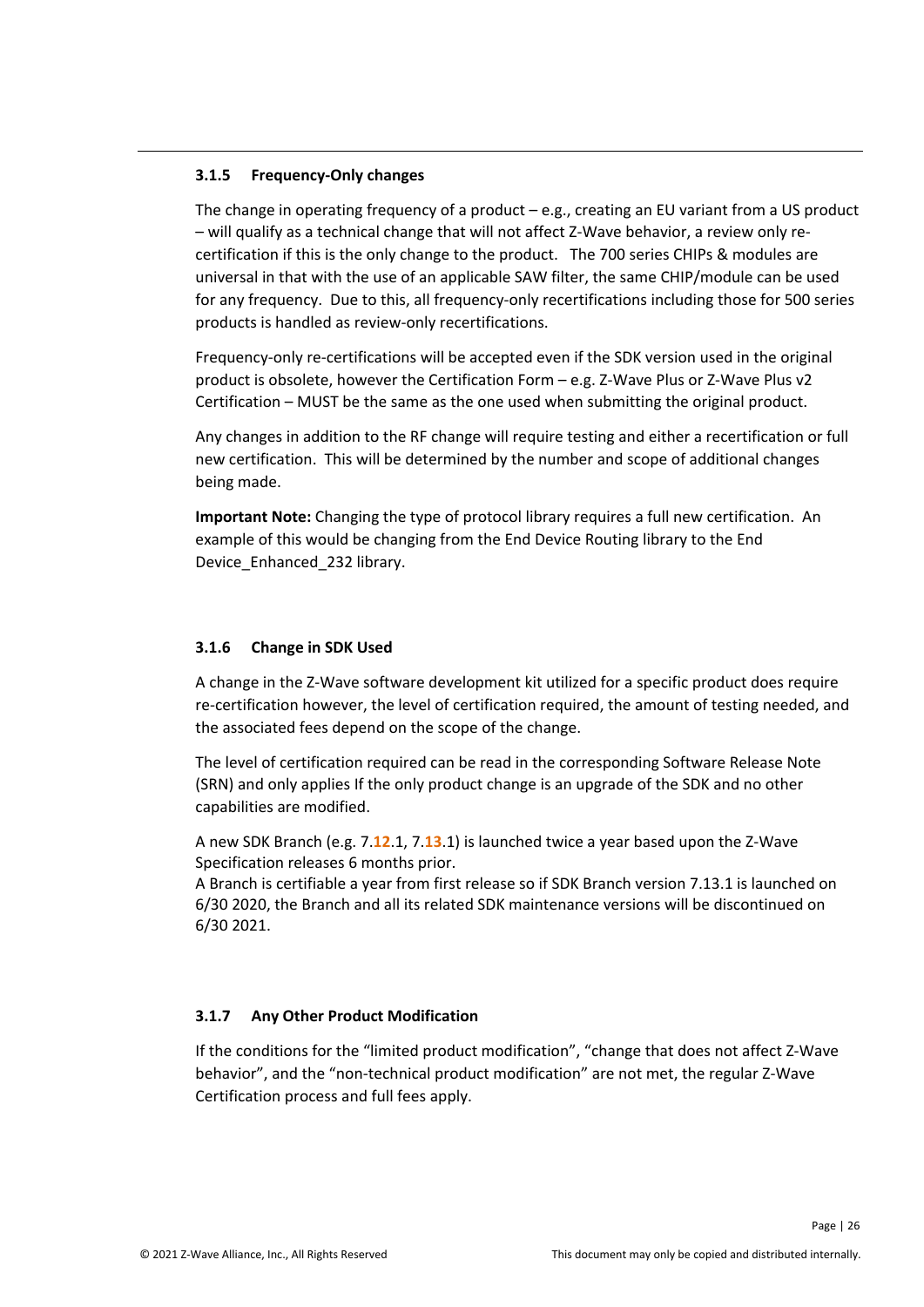# <span id="page-26-0"></span>**3.2 Modifications of Updatable Products**

Many types of Z-Wave products MAY be modified relatively frequently by downloading new versions of the software or installing new firmware. Examples include Z-Wave applications that run on PCs or tablets, products that support the Firmware Update CC where the end-user can install new firmware versions, or product like static controllers, gateways, security panels or set-top boxes that can be updated either locally or automatically from a central service facility. Z-Wave products including lighting controls, door locks and thermostats can also be easily updated if the Firmware Update Meta Data Command Class is supported.

The OEM MUST apply the following process for Certification and certification maintenance of updateable products and software applications:

- The OEM conducts the full Z-Wave Certification process for the initial certification of the product.
- Subsequent updates are handled in the following manner:
	- o Updates affecting Z-Wave functionality MUST be recertified to determine whether the changes require re-certification or full certification. Examples include but are not limited to:
		- Hardware change
		- Changes that affect the RF performance of the product
		- New major release / major revision of the OEM's product
		- Changes to the functional Z-Wave UI and/or Z-Wave functionality
		- **Integration of a new major revision of the Z-Wave protocol**
	- o A one-page Compliance Statement [11] MAY be used to maintain an existing certification if the changes are only for underlying firmware and do not affect Z-Wave functionality. This form can be requested from Certification Manager by email to [certadmin@z-wavealliance.org](mailto:certadmin@z-wavealliance.org)
	- o Updates that create a new/additional product (different brand, model number, etc.) MUST be submitted on the appropriate Z-Wave certification form [4] regardless of whether Z-Wave functionality is affected. Each form MUST stand alone as a comprehensive record of what is being certified.

# <span id="page-26-1"></span>**3.3 Updates required due to compliance issues being discovered after certification.**

As stated in Section 2.1, General Requirements, it is the responsibility of the developer/OEM to maintain their certifications. If compliance issues are discovered after a certification is issued when the developer/OEM MUST fix the problems and bring the product back into compliance. The scope of the issue(s) and required fixes will determine whether the existing certification can be maintained or if a recertification will be needed.

If a product is updated from one series to another e.g. 500 to 700 or 700 to 800, the product MUST be submitted as a new Z-Wave certification.